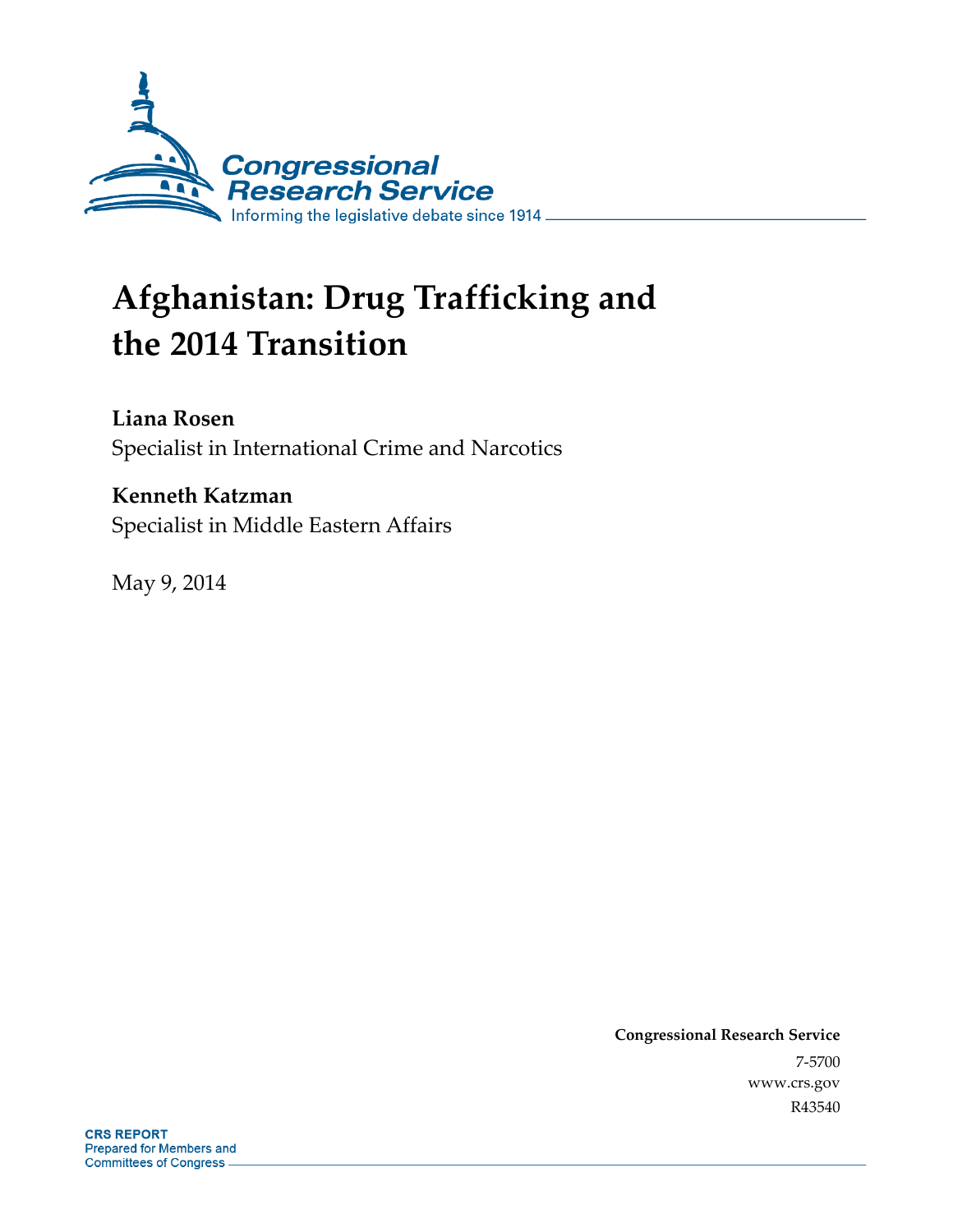## **Summary**

Afghanistan is the world's primary source of opium poppy cultivation and opium and heroin production, as well as a major global source of cannabis (marijuana) and cannabis resin (hashish). Drug trafficking, a long-standing feature of Afghanistan's post-Taliban political economy, is linked to corruption and insecurity, and provides a source of illicit finance for non-state armed groups. Based on recent production and trafficking trends, the drug problem in Afghanistan appears to be worsening—just as the U.S. government finalizes plans for its future relationship with the government of Afghanistan in 2015 and beyond and reduces its counternarcotics operational presence in the country to Kabul, the national capital. As coalition combat operations in Afghanistan draw to a close in 2014, and as the full transition of security responsibilities to Afghan forces is achieved, some Members of the  $113<sup>th</sup>$  Congress have expressed concern regarding the future direction and policy prioritization of U.S. counternarcotics efforts in Afghanistan in light of diminishing resources and an uncertain political and security environment in 2015 and beyond.

According to the *U.S. Counternarcotics Strategy for Afghanistan*, released in late 2012, the U.S. government envisions a counternarcotics policy future that results in "two simultaneous and parallel transfers of responsibility." Not only does it envision the transfer of security responsibility to Afghan forces, but also the transfer of counternarcotics programming responsibilities and law enforcement operational activities to the Afghan government. Assuming a reduced U.S. security presence and limited civilian mobility throughout the country, the U.S. government is also increasingly emphasizing a regional approach to combating Afghan drugs.

Although some counternarcotics efforts, including eradication and alternative development programming, are already implemented by the government of Afghanistan or by local contractors, others may require a two- to five-year time horizon, or potentially longer, before a complete transition would be feasible, according to Administration officials. Some counternarcotics initiatives are only in their infancy, including the Defense Department's plans to establish a new Regional Narcotics Analysis and Illicit Trafficking Task Force (RNAIT-TF). Other activities, particularly those that required a significant presence at the local and provincial levels, are anticipated to be reduced or limited in scope.

The 113<sup>th</sup> Congress continues to monitor drug trafficking trends in Afghanistan and evaluate U.S. policy responses. Both the U.S. Senate and House of Representatives held hearings on the topic in early 2014 and included provisions in FY2014 appropriations (P.L. 113-76) that limit the scope of and resources devoted to future counternarcotics efforts in Afghanistan. The Special Inspector General for Afghanistan Reconstruction (SIGAR) has also identified narcotics as a "critical issue" for policy makers.

This report describes key U.S. counternarcotics programs in Afghanistan in the context of the 2014 transition and analyzes policy issues related to these programs for Congress to consider as policy makers examine the drug problem in Afghanistan. The report's **Appendix** contains historical figures and tables on trends in Afghan drug cultivation, production, and trafficking.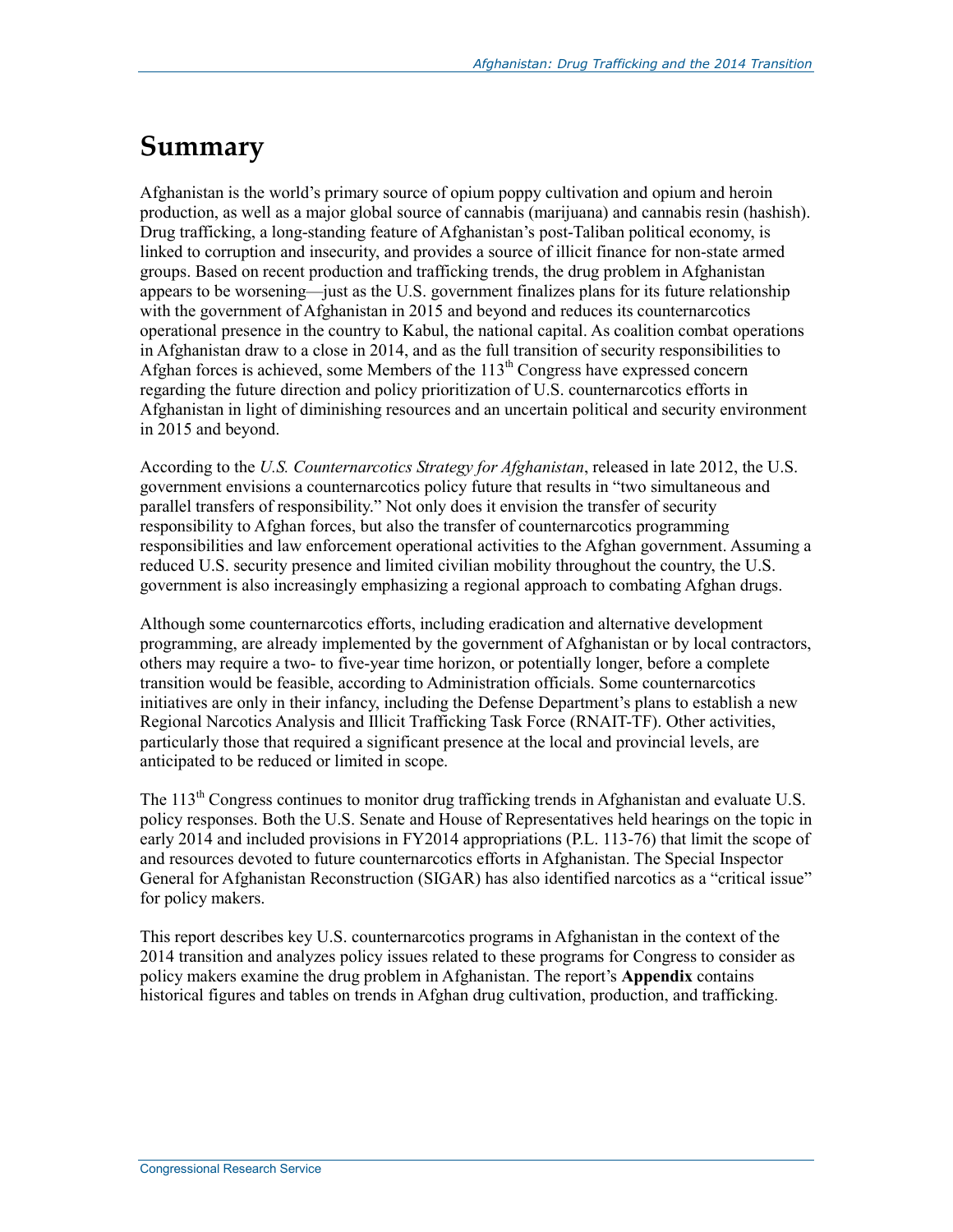## **Contents**

## **Figures**

### **Tables**

| Table A-2. Opium Potential Production Estimates for Afghanistan, 2005-2013 |  |
|----------------------------------------------------------------------------|--|
|                                                                            |  |
|                                                                            |  |

## **Appendixes**

|--|--|--|--|--|

### **Contacts**

|--|--|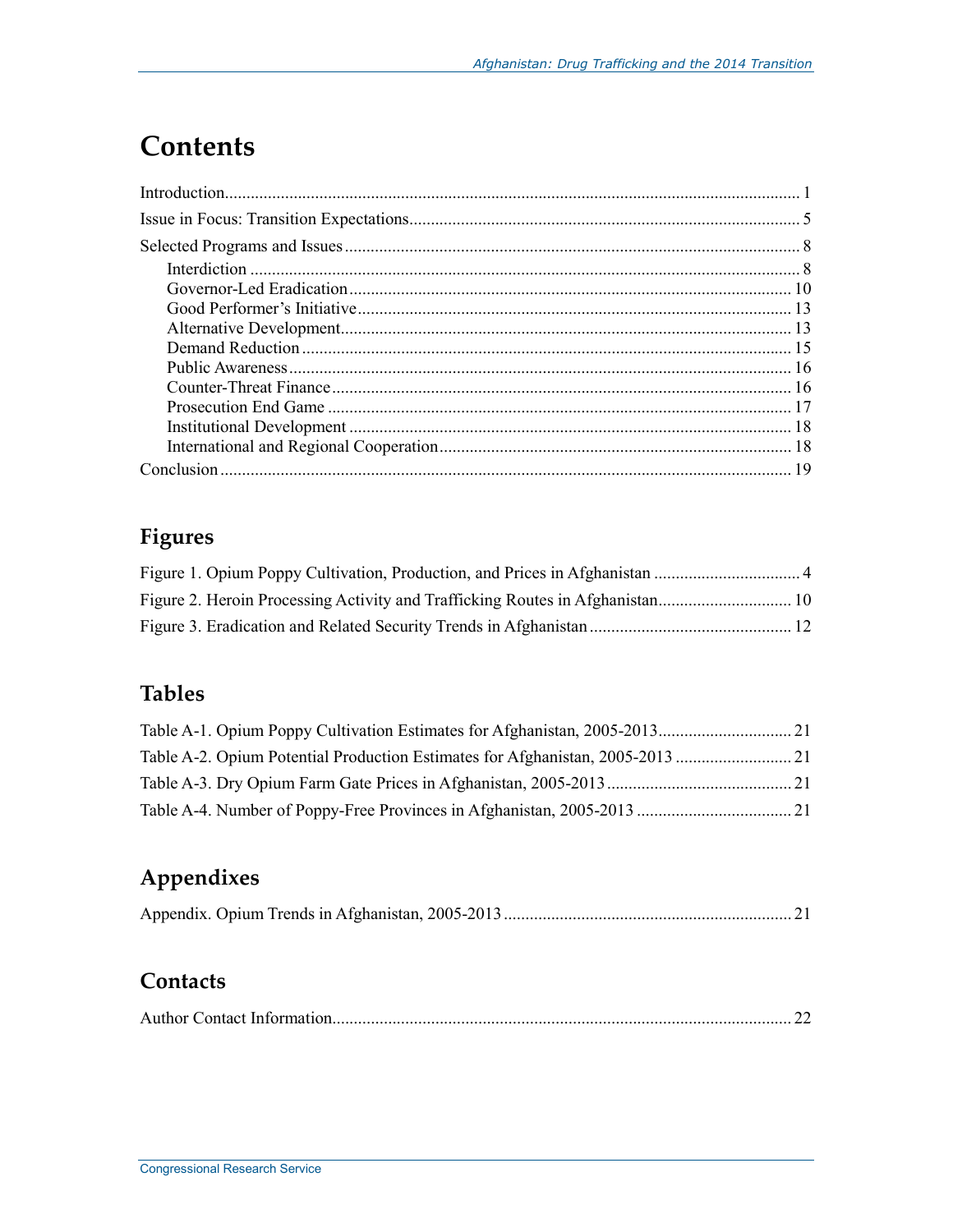## **Introduction**

Experts widely assess that Afghanistan will remain the world's primary source of opium poppy cultivation and opium and heroin production, as well as a major global source of cannabis resin, in the coming years (see **Figure 1** below). In 2012, Afghanistan cultivated more than 94% of the world's opium poppy and produced approximately 95% of the world's opium, according to U.S. estimates.<sup>1</sup> For its globally significant role in drug production and trafficking, the President has annually designated Afghanistan as a major illicit drug-producing or drug-transit country.<sup>2</sup> In its 2014 *International Narcotics Control Strategy Report*, the U.S. Department of State described counternarcotics efforts in Afghanistan as "an uphill struggle and a long-term challenge."<sup>3</sup>

The potential consequences of Afghanistan's drug situation are wide ranging, with policy implications for economic and political development, as well as regional security priorities. Reports have long described a symbiotic link between narcotics trafficking in Afghanistan; corrupt government officials at the central, provincial, and district levels; ongoing insecurity; and lack of access to development opportunities.<sup>4</sup> Elements of the insurgency, particularly the Taliban, are variously engaged in drug trafficking and the protection of fields, routes, and laboratories to finance operations. According to the U.S. Department of Defense (DOD), such insurgency involvement is "extensive and expanding."5 Although estimates vary significantly, the U.N. Security Council's Taliban Sanctions Monitoring Team reported that the Taliban generates an estimated \$100 million to \$155 million annually in illicit income from the drug trade—a sum that may represent more than a quarter of total Taliban funds. $<sup>6</sup>$ </sup>

The government of Afghanistan continues to depend on foreign donors for assistance and cooperation in responding to the drug problem. Congress has contributed to counternarcotics responses through the continued appropriation of funds and oversight of civilian, military, and law enforcement programs in Afghanistan. The Special Inspector General for Afghanistan Reconstruction (SIGAR) estimates that the U.S. government has spent at least \$7 billion in counternarcotics assistance to Afghanistan since the international community began reconstruction and stability operations in FY2002—including more than \$4 billion through the State Department and upward of \$3 billion through the Defense Department.<sup>7</sup>

<sup>&</sup>lt;sup>1</sup> According to U.S. estimates, Afghanistan cultivated 180,000 hectares of opium poppy in 2012, out of 190,810 hectares reported worldwide; this supply resulted in an estimated 4,300 metric tons of opium in 2012, out of 4,525 tons reported worldwide. Estimated by the United Nations differ. Preliminary U.N. estimates for 2012 suggest that Afghanistan cultivated an estimated 65% of the world's opium poppy (154,000 hectares in Afghanistan; 236,320 hectares globally) and produced approximately 75% of the world's opium (3,700 tons in Afghanistan; 4,905 tons globally). See State Department, *International Narcotics Control Strategy Report (INCSR)*, Vol. 1, 2014; U.N. Office on Drugs and Crime (UNODC), *World Drug Report*, 2013.

<sup>&</sup>lt;sup>2</sup> White House (Barack Obama), *Presidential Determination on Major Drug Transit or Major Illicit Drug Producing Countries for Fiscal Year 2014*, PD 2013-14, September 13, 2013.

<sup>3</sup> State Department, *INCSR*, Vol. 1, 2014.

<sup>4</sup> Ibid.; Defense Department (DOD), *Counternarcotics and Global Threats Strategy*, April 27, 2011; DOD, *Report on Progress Toward Security and Stability in Afghanistan (Afghanistan Progress Report)*, November 2013.

<sup>5</sup> DOD, *Afghanistan Progress Report*, November 2013.

<sup>&</sup>lt;sup>6</sup> United Nations Security Council, S/2012/683, September 5, 2012. See also discussion in Civil-Military Fusion Centre, *Counter-Narcotics in Afghanistan*, August 2012.

 $^7$  Two key sources of U.S. counternarcotics funding to Afghanistan are the State Department's International Narcotics Control and Law Enforcement (INCLE) foreign aid account and DOD's Drug Interdiction and Counter-Drug Activities (continued...)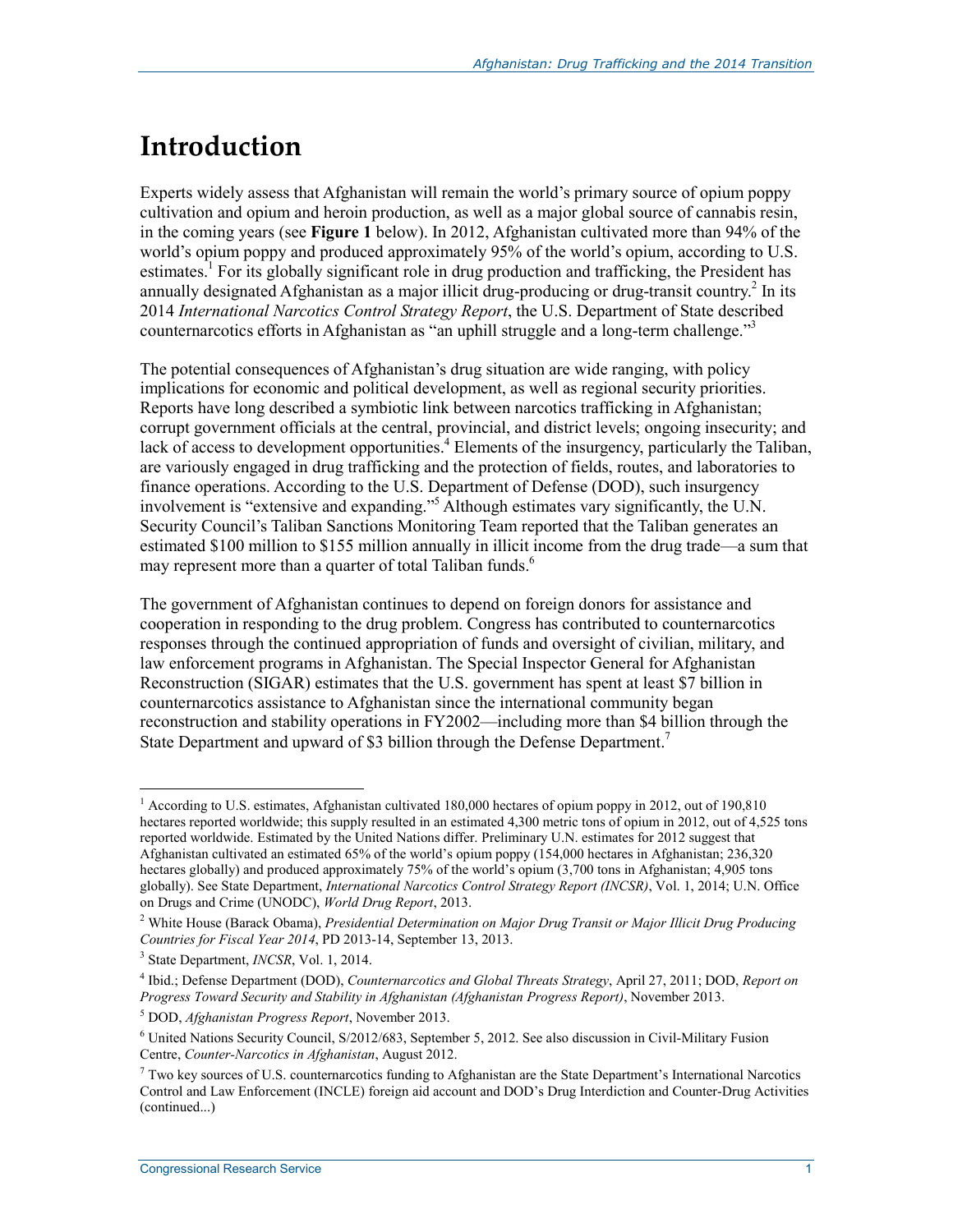As coalition combat operations in Afghanistan draw to a close in 2014 and as the full transition of security responsibilities to Afghan forces is achieved, some Members of the 113<sup>th</sup> Congress have expressed concern regarding the future direction and policy prioritization of U.S. counternarcotics efforts in Afghanistan, in light of diminishing resources and an uncertain political and security environment in 2015 and beyond. In early 2014, the Senate Caucus on International Narcotics Control and the House Foreign Affairs Subcommittee on the Middle East and North Africa held hearings to discuss counternarcotics efforts in Afghanistan with witnesses from the Obama Administration.

<sup>(...</sup>continued)

Fund account. Additional funds for alternative livelihoods programming and interdiction mentoring and support are provided through the State Department/USAID's Economic Support Fund (ESF) and through the Drug Enforcement Administration (DEA), respectively. According to SIGAR, some \$3 billion has been spent on agricultural and stabilization programs, including alternative development. Between FY2002 and FY2013, DEA has spent approximately \$201 million in direct counternarcotics support to Afghanistan. INCLE funds are also used to support justice and corrections support programming as well as anti-corruption and rule of law efforts in Afghanistan, while DOD funds are used to support military operations against drug traffickers and build the capacity of Afghan law enforcement entities, including the Afghan Border Police, with specialized training, equipment, and facilities. For FY2013, the State Department reported allocating approximately \$568.81 million in INCLE funds for Afghanistan, DOD reported spending \$307.37 million for counternarcotics activities in Afghanistan, and DEA reported spending \$17 million in direct counternarcotics support to Afghanistan. Special Inspector General for Afghanistan Reconstruction (SIGAR), *Quarterly Report to the U.S. Congress*, January 30, 2014. See also Testimony of John F. Sopko, Special Inspector General, Afghanistan Reconstruction, U.S. Senate, Caucus on International Narcotics Control, Hearing on *U.S. Counternarcotics Efforts in Afghanistan*, January 15, 2014.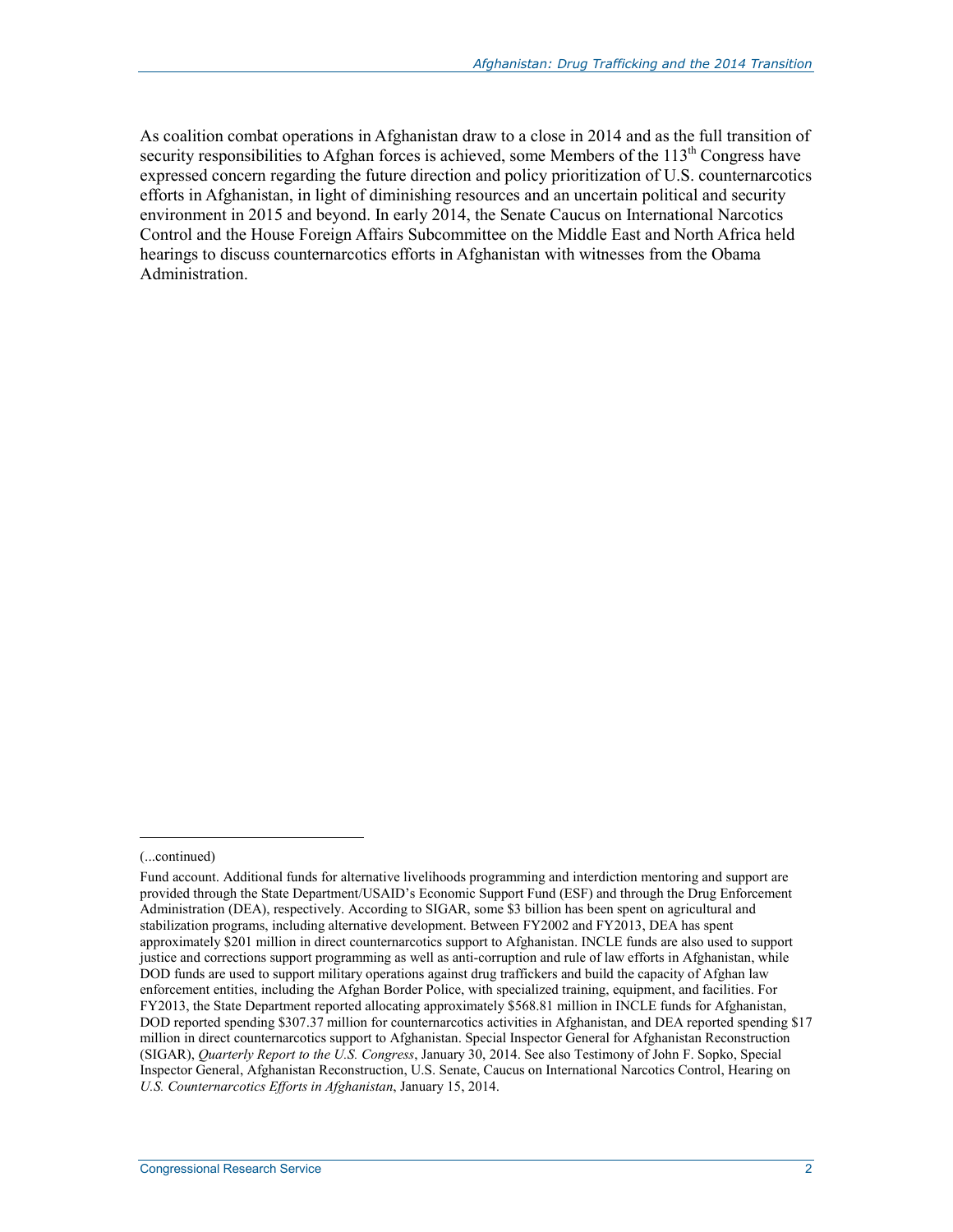#### **Drugs in Afghanistan: Key Trends**

**Opium Poppy Cultivation Estimates:** According to the United Nations (U.N.), Afghanistan cultivated some 209,000 hectares of opium poppy in 2013—up from 154,000 hectares in 2012 and an all-time record high. Using a different methodology, the U.S. government separately estimated that Afghanistan cultivated some 198,000 hectares in 2013 (up from 180,000 hectares in 2012). Most cultivation is concentrated in the south and southwestern provinces of Afghanistan, which is also associated with insecurity.

**Opium Production Estimates:** According to both U.N. and U.S. estimates, opium poppy cultivation in Afghanistan resulted in 5,500 metric tons of opium produced in 2013. Poor weather conditions and crop disease in the past have contributed to temporary reductions in yields.

**Opium Value:** Based on U.N. surveys, the price that the average Afghan farmer received for a kilogram of dry opium at the farm gate in 2013 was \$172 (fresh opium was worth \$143 per kilogram). The total farm gate value of 2013 dry opium was \$0.95 billion—equivalent to approximately 4% of Afghanistan's gross domestic product (GDP).

**Afghan Opiate Consumption:** Conservative estimates suggest that some 5% of Afghan-produced opium is consumed domestically by approximately 940,000 users, or close to 3% of the country's population aged 15-64. This includes some 20,000 drug-injecting users. An urban drug use survey conducted in 2012 by the U.S. government estimated drug use prevalence among the national adult (older than 15 years) urban population at 7.5%.

**Precursor Chemical Smuggling:** Although the Afghan government reports no legitimate uses for acetic anhydride, U.N. estimates that some 475 metric tons of this commercially produced chemical is illegally imported into Afghanistan each year for the manufacture of heroin in some 300 to 500 clandestine laboratories. Reports indicate that black market prices for acetic anhydride in Afghanistan are declining, an indicator of ongoing availability.

**Cannabis Trends:** Based on U.N. surveys, Afghanistan has emerged as a major source of high-yielding cannabis cultivation, estimated to total between 7,000 and 14,000 hectares in 2012. Such commercial-scale cannabis cultivation has the potential to produce an estimated 900 to 1,900 metric tons of cannabis resin with an annual farm gate value between \$44 and \$91 million. Afghan cannabis can be more profitable per hectare than opium poppy (\$8,100 per hectare of cannabis versus \$4,600 per hectare of opium poppy).

**Methamphetamine Seizures:** Beginning in 2008, authorities have reported seizures of methamphetamine in Afghanistan. It is unclear whether such reports are indicative of domestic production capabilities.

**Smuggling Routes:** Approximately 35% of Afghan heroin arrives in Iran, for domestic consumption and westward transit (known as the Balkan route); approximately 40% transits through Pakistan toward destinations in Europe, Africa, the Gulf States, China, and North America (Canada, primarily); 25% moves through Central Asia, most of which flows through Tajikistan and onward to Russia and Europe (known as the Northern route).

**Sources:** State Department, *International Narcotics Control Strategy Report (INCSR)*, Vol. 1, 2013; International Narcotics Control Board (INCB), *Annual Report*, March 2013 and April 2014; U.N. Office on Drugs and Crime (UNODC), *World Drug Report*, 2013; Afghanistan Ministry of Counternarcotics, *2012 Afghanistan Drug Report*, published with UNODC technical support, November 2013; and UNODC, *Afghanistan Opium Survey*, Summary Findings, November 2013.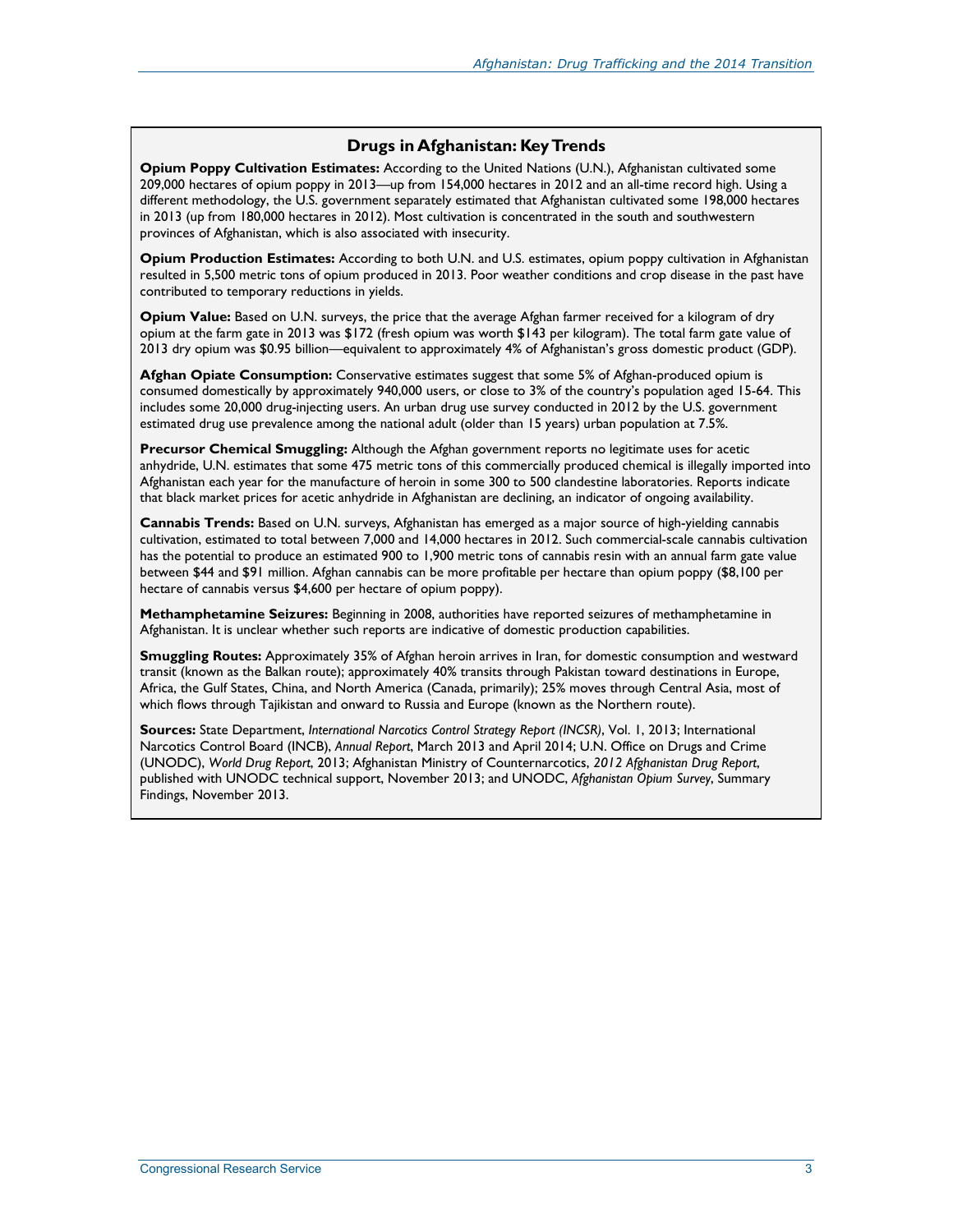

**Figure 1. Opium Poppy Cultivation, Production, and Prices in Afghanistan**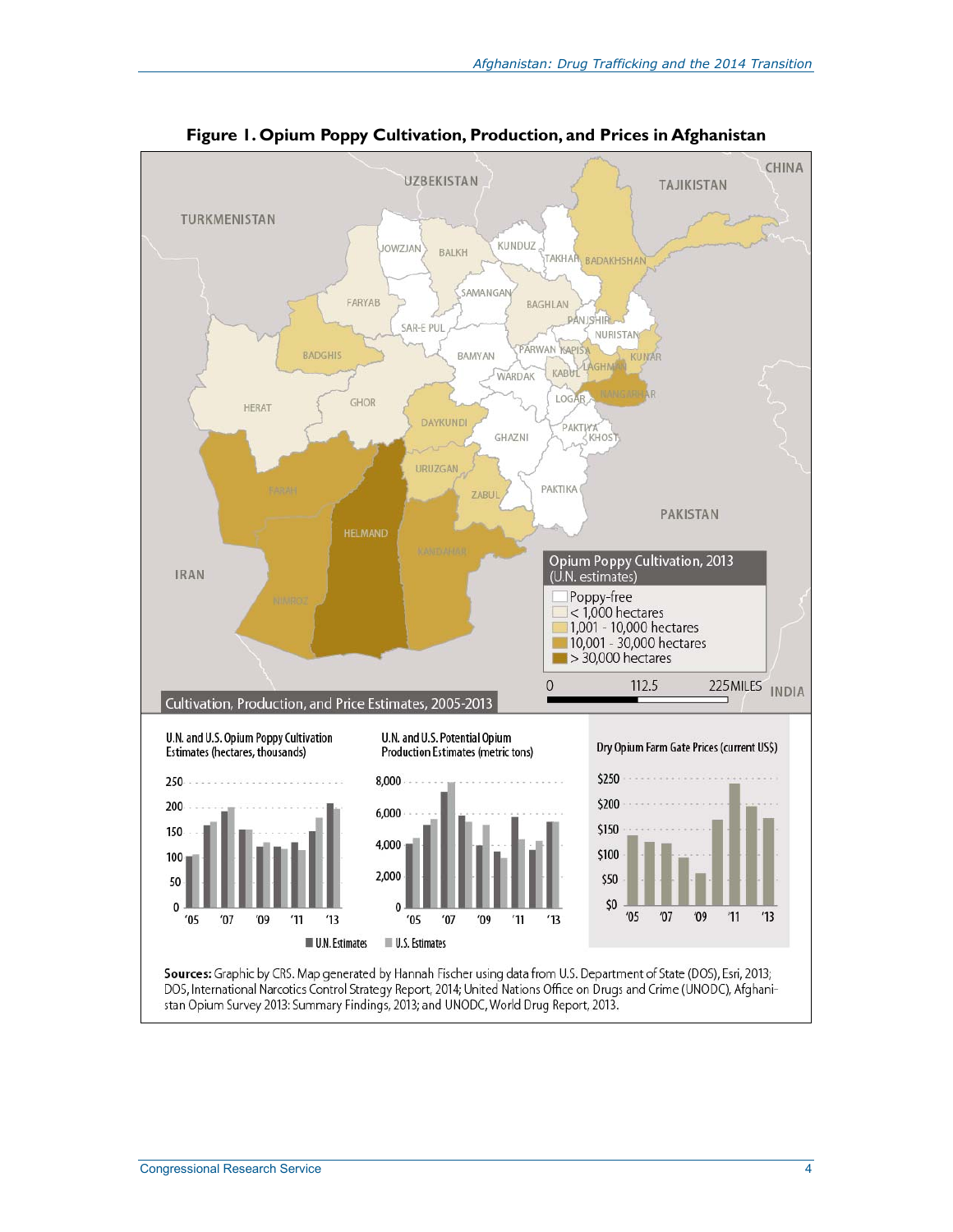## **Issue in Focus: Transition Expectations**

One of the most immediate challenges to counternarcotics efforts in Afghanistan is the upcoming end of coalition combat operations and the full transition of security responsibilities to Afghan forces in 2014.<sup>8</sup> In President Barack Obama's *Presidential Determination on Major Drug Transit or Major Illicit Drug Producing Countries for Fiscal Year 2014*, he summarized the key challenges facing Afghanistan's drug situation:

As we approach the 2014 withdrawal of international forces from Afghanistan, the country requires continued international support. Even greater efforts are needed to bring counternarcotics programs into the mainstream of social and economic development strategies to successfully curb illegal drug cultivation and production of opium as well as the high use of opiates among the Afghan population.

Some, including Special Inspector General for Afghanistan Reconstruction John F. Sopko, are concerned that the military transition, which also corresponds to a reduction in civilian and law enforcement personnel at U.S. Embassy Kabul, will result in a loss of "critical manpower at precisely the time that poppy cultivation and drug trafficking is expanding."<sup>9</sup> Counternarcotics efforts to date have relied heavily on the coalition military presence in Afghanistan, raising concerns among some policy makers regarding the sustainability of U.S. counternarcotics efforts following the transition.<sup>10</sup>

The U.S. government updated its counternarcotics strategy for Afghanistan in late 2012 to address transition-oriented objectives.11 It describes the transition as involving "two simultaneous and parallel transfers of responsibility," which includes not only the transfer of security responsibility to Afghan forces, but also the transfer of counternarcotics responsibilities and law enforcement operational activities to the Afghan government. The U.S. strategy identifies two key priorities: (1) strengthening Afghan government capacity to conduct counternarcotics efforts and (2) countering links between drugs and the insurgency by disrupting drug-related funding to the insurgency through and beyond the security transition.<sup>12</sup>

<u>.</u>

<sup>8</sup> DOD, *Afghanistan Progress Report*, November 2013; International Narcotics Control Board (INCB), *2012 Report*, March 2013.

<sup>9</sup> Testimony of Sopko, Special Inspector General, Afghanistan Reconstruction, U.S. Senate, Caucus on International Narcotics Control, Hearing on *U.S. Counternarcotics Efforts in Afghanistan*, January 15, 2014.

<sup>&</sup>lt;sup>10</sup> See U.S. House of Representatives, Foreign Affairs Subcommittee on the Middle East and North Africa, Hearing on *U.S. Counternarcotics Operations in Afghanistan*, February 5, 2014; State Department and the Broadcasting Board of Governors, Office of Inspector General, *Audit of the Department of State and Embassy Kabul Planning for the Transition to a Civilian-Led Mission in Afghanistan*, AUD-MERO-14-05, December 2013.

<sup>11</sup> U.S. Government, *U.S. Counternarcotics Strategy for Afghanistan*, 2012.

<sup>12</sup> See also: State Department, *INCSR*, Vol. 1, 2013, DOD, *Counternarcotics and Global Threats Strategy*, April 27, 2011; North Atlantic Treaty Organization (NATO) International Security Assistance Forces (ISAF), *Counternarcotics Campaign Plan*, described in DOD, *Afghanistan Progress Report*, November 2013; and DOD, *Post-2014 Counternarcotics Strategy for Afghanistan and the Region*, October 2013. In January 2014, the State Department's Assistant Secretary for International Narcotics and Law Enforcement Affairs (INL) Bureau described a recent review of its programs in the context of the 2014 transition. See Testimony of William R. Brownfield before the U.S. Senate, Caucus on International Narcotics Control, Hearing on *U.S. Counternarcotics Efforts in Afghanistan*, January 15, 2014.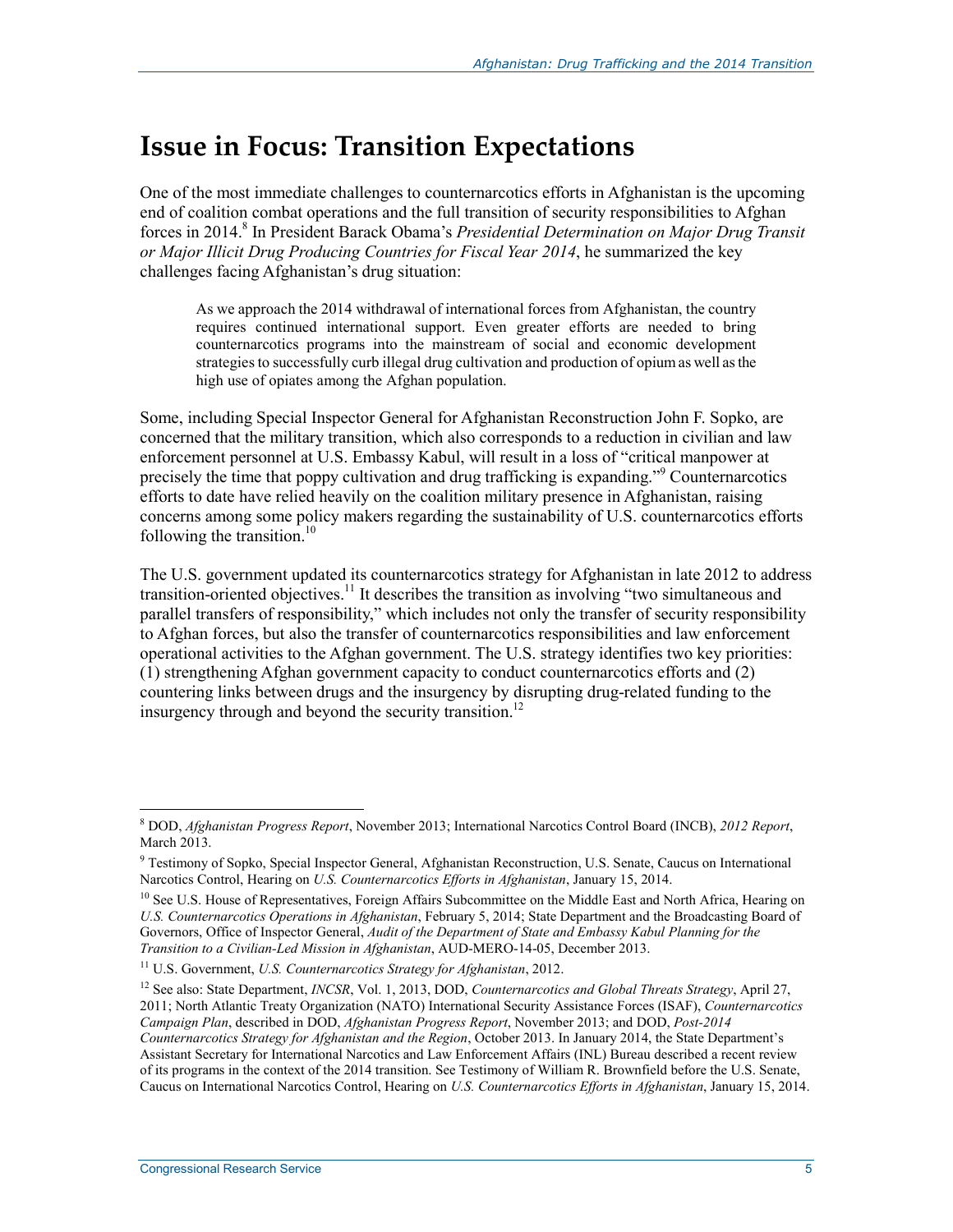#### **Afghanistan's Counternarcotics Strategy**

Beginning in 2003, the Afghan government has periodically issued *National Drug Control Strategies* that outline key counternarcotics priorities. Afghanistan's most recent *National Drug Control Strategy for 2012-2016* was finalized at the end of 2013 and reportedly encourages donor support through partnership-based implementation of drug control programs, and prioritizes law enforcement goals, in combination with efforts to support development of alternative livelihoods and address domestic demand reduction.

Although the *Afghan National Drug Control Strategy* has not yet been officially translated into English, the U.N. and State Department report that it aims to achieve the following by the end of 2016: (1) increase drug and precursor chemical seizure rates; (2) reduce opium poppy cultivation, compared to the 2011 baseline of 131,000 hectares; (3) increase the capacity to treat addicts; and (4) increase annual arrest volumes of low-, mid-, and high-value traffickers.<sup>13</sup>

Despite the U.S. strategy, detailed counternarcotics implementation plans beyond 2014 remain in flux as negotiations continue on the Afghanistan Bilateral Security Agreement. Several counternarcotics-related transition changes are, however, underway, including the following:

- **North Atlantic Treaty Organization (NATO) Mission Change.** At the end of 2014, the coalition's military mission in Afghanistan is expected to transition to a NATO-led training, advisory, and assistance mission named Resolute Support Mission (RSM). The NATO-led mission, however, will reportedly have a reduced capacity to support counternarcotics efforts at current levels.<sup>14</sup>
- **Military-Led Counternarcotics Operations.** In a November 2013 report to Congress, *Progress Toward Security and Stability in Afghanistan*, DOD acknowledged that fewer drug-related targets are being prioritized.<sup>15</sup> As coalition forces draw down, it is widely anticipated that diminished military resources will affect the scope and frequency of U.S.-supported counternarcotics operations in 2014, particularly in Helmand and Kandahar provinces. Moreover, SIGAR reports that U.S. and coalition-provided support functions, including air transportation, security, and intelligence for counternarcotics operations, "cannot be replicated by Afghan forces."<sup>16</sup>
- **U.S. Drug Enforcement Administration (DEA) Staffing and Operations.**  Following the transition, DEA has reported that it will "transition its operational profile to correspond with traditional DEA overseas operations."17 DEA intends, however, to continue to periodically deploy members of its Foreign-deployed Advisory and Support Team (FAST) to Afghanistan. DEA further anticipates that it will be limited to counternarcotics activities based out of Kabul. Already, SIGAR reported that the coalition's drawdown has reduced security, intelligence, medical evacuation, and tactical air control support for DEA's high-risk operations in country.18 The transition has also already been linked with a sharp

<sup>13</sup> INCB, *2012 Report*, March 2013; State Department, *INCSR*, Vol. 1, 2013; UNODC, *World Drug Report*, 2013; Afghanistan Ministry of Counternarcotics (MCN), *2012 Afghanistan Drug Report*, published with technical support by UNODC, November 2013.

<sup>14</sup> SIGAR, *Quarterly Report to the U.S. Congress*, October 30, 2013.

<sup>15</sup> DOD, *Afghanistan Progress Report*, November 2013.

<sup>16</sup> SIGAR, *Quarterly Report to the U.S. Congress*, October 30, 2013.

<sup>&</sup>lt;sup>17</sup> Testimony of James Capra, Chief of Operations, Drug Enforcement Administration (DEA), before the U.S. Senate, Caucus on International Narcotics Control, Hearing on *U.S. Counternarcotics Efforts in Afghanistan*, January 15, 2014.

<sup>18</sup> SIGAR, *Quarterly Report to the U.S. Congress*, October 30, 2013.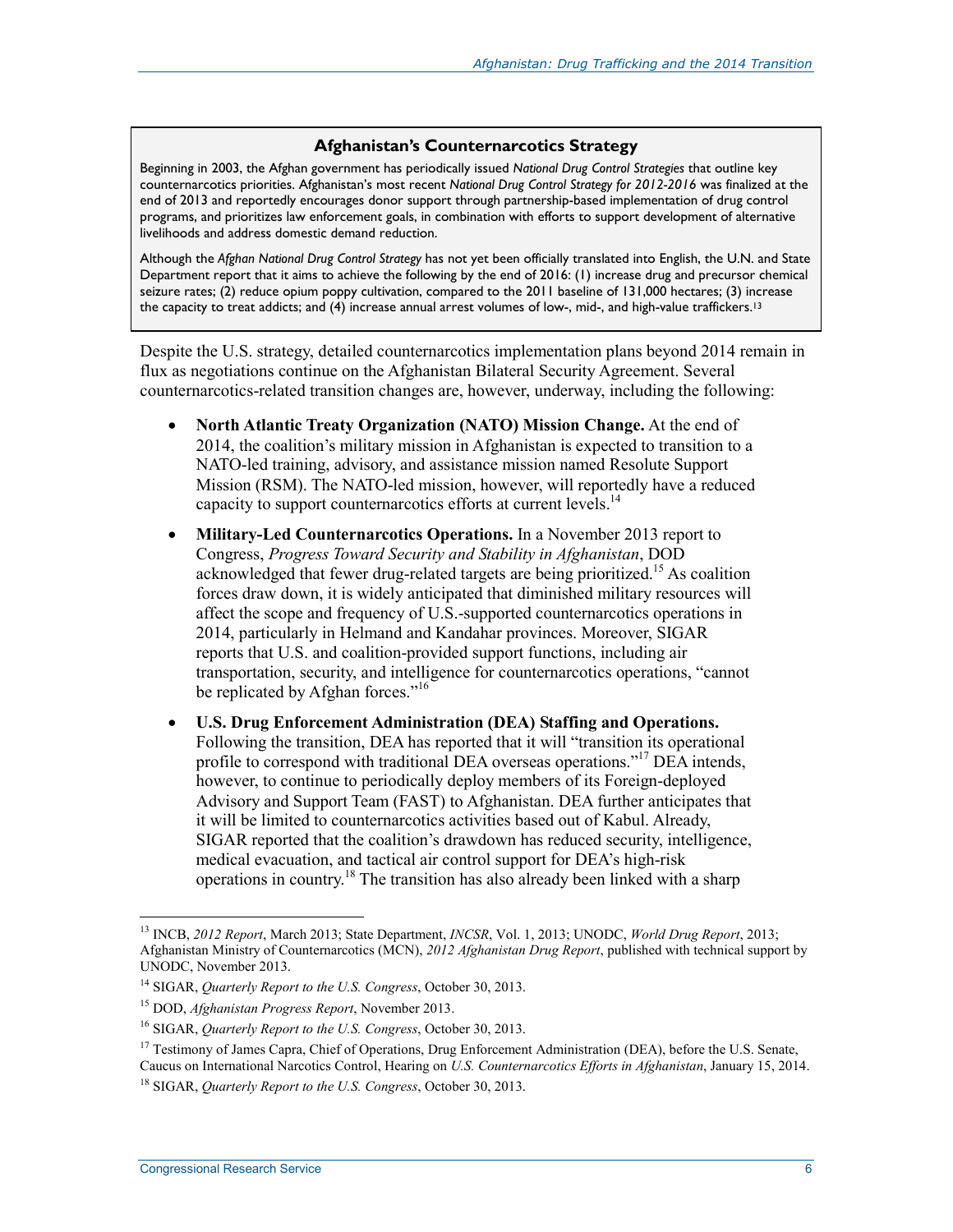decline in the volume of drugs and precursor chemicals interdicted; the total number of counternarcotics operations between FY2012 and FY2013 declined by  $26\%$ <sup>19</sup>

- **U.S. Department of State Programming.** State Department-funded counternarcotics programs are in various stages of transition to full Afghan responsibility. Some are already fully implemented by the Afghan government (e.g., Governor-Led Eradication and the Good Performer's Initiative), while the transition timeline for other programs may span several more years. After 2014, the State Department does not plan to have a permanent counternarcotics presence outside Kabul.
- **U.S. Agency for International Development (USAID) Field Presence.**  Although alternative development projects are implemented by contractors, some observers indicate that the transition could affect USAID's ability to conduct program monitoring and oversight. As the U.S. government's footprint in Afghanistan recedes, particularly at the provincial and district levels, so have the number of USAID field officers assigned to monitoring programs in Afghanistan.
- **Creation of the Regional Narcotics and Analysis and Illicit Trafficking Task Force (RNAIT-TF**). In its *Post-2014 Counternarcotics Strategy for Afghanistan*, submitted to Congress in late 2013, DOD proposes the establishment, by the end of FY2014, of a new interagency and international coordination mechanism for counternarcotics-related threats, including counter-threat finance. According to DOD, it is intended to be a "bridge" between current counternarcotics activities inside Afghanistan and more regionally focused efforts following the transition and drawdown of U.S. and coalition forces from Afghanistan.<sup>20</sup>

In the context of a growing drug problem in Afghanistan and diminished coalition participation in counternarcotics operations, some observers have questioned whether the drug issue will be an Afghan policy priority following the transition—and whether the U.S. government will lose its ability to exert pressure for counternarcotics actions, including corruption investigations that target high-level officials.<sup>21</sup> Others question whether policy makers are sufficiently prepared for the consequences that the transition may bring to counternarcotics efforts in Afghanistan, including a reduced security forces presence in key drug producing provinces and potentially declining resources for counternarcotics programming, such as alternative development.<sup>22</sup> The transition may also reignite policy debates on the impact and consequences associated with previously controversial policy ideas, including aerial eradication of opium poppy crops, alternative development programming linked to eradication commitments, and the licensing of medical-grade opium production for legal export and sale.<sup>23</sup>

<sup>19</sup> Ibid.; DOD, *Afghanistan Progress Report*, November 2013.

<sup>20</sup> DOD, *Post-2014 Counternarcotics Strategy for Afghanistan and the Region*, October 2013.

<sup>21</sup> David Mansfield, *All Bets Are Off!* Afghanistan Research and Evaluation Unit, January 2013; Mansfield and Paul Fishstein, *Eyes Wide Shut: Counter-Narcotics in Transition*, Afghanistan Research and Evaluation Unit, September 2013.

<sup>22</sup> William Byrd, "Afghanistan and the International Drug Control Regime," *U.S. Institute of Peace*, April 16, 2013.

<sup>23</sup> INCB, *2012 Report*, March 2013.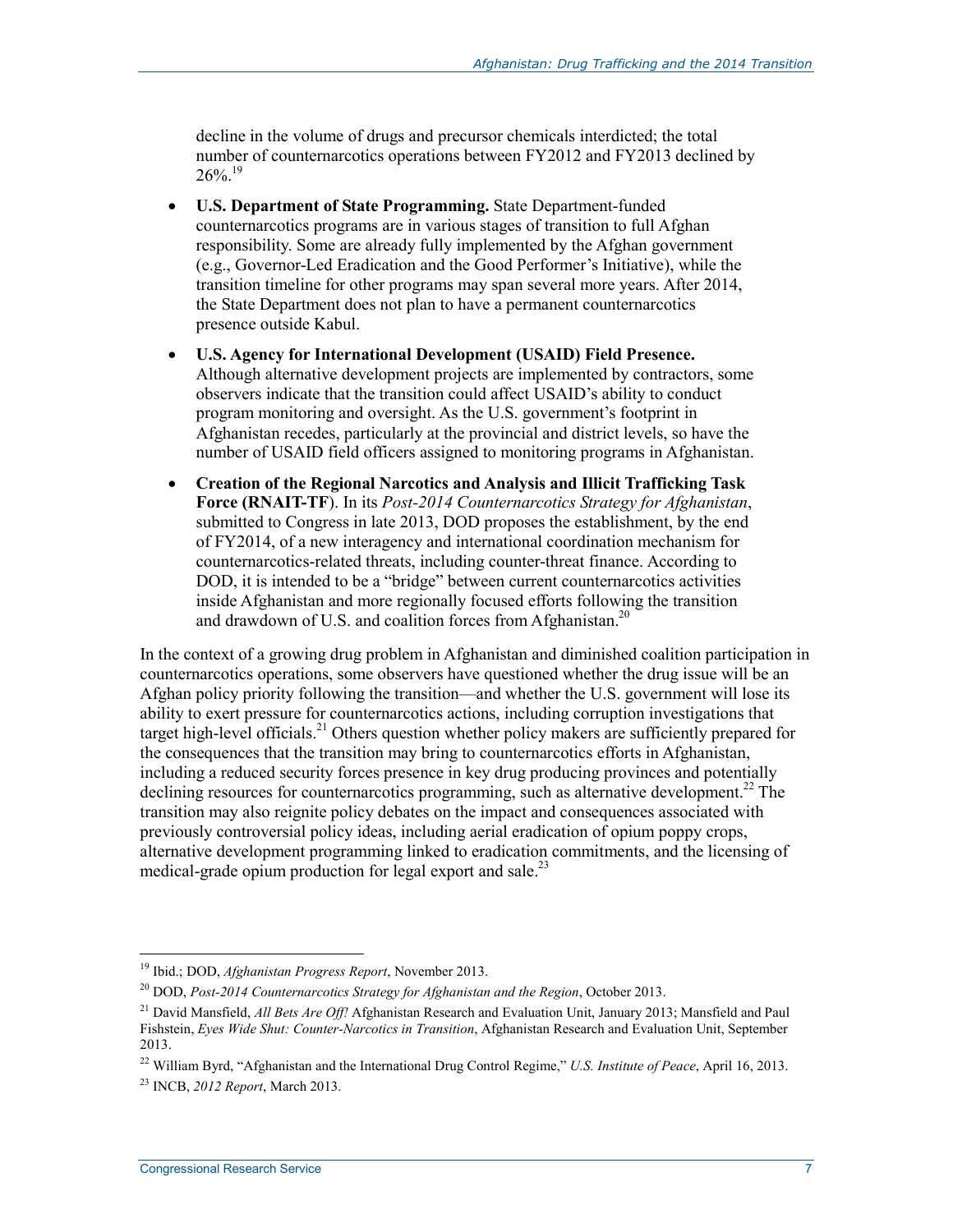#### **Effect of Post-2014 Political Landscape**

Afghanistan is undergoing a political transition in 2014 that could produce alterations in Afghanistan's approach to counternarcotics. Despite disputes over tactics and occasional misunderstandings, President Hamid Karzai has generally cooperated with U.S. and other coalition interests in pursuing counternarcotics in Afghanistan. On April 5, 2014, Afghanistan held its third post-Taliban presidential election. All of the eight candidates have been part of the post-Taliban political structure, and none had openly criticized the post-2001 Afghan policy of close cooperation with the United States and major donors—not only on counternarcotics but also on the broad range of security issues facing Afghanistan.

The United States was strictly neutral in the election, but U.S. officials reportedly were more well-disposed toward some candidates than others. To the likely benefit of U.S. policy toward Afghanistan and future counternarcotics cooperation, two pro-U.S. candidates were the top vote recipients in the election. Former Foreign Minister Dr. Abdullah Abdullah, identified with Afghanistan's Tajik minority, and former Finance Minister Ashraf Ghani, who is an ethnic Pashtun from eastern Afghanistan, won 44.8% and 31.5% of the vote, respectively. Following a complaint evaluation period that could affect those totals, the two are to face each other in a runoff election tentatively scheduled for June 7.

Both candidates have worked closely with the United States as members of the Karzai cabinet and, in the case of Dr. Abdullah, after leaving the cabinet to become "opposition leader" following the 2009 presidential election. Neither has articulated approaches to counternarcotics that differ from those of Karzai, or from each other. However, as is traditional in Afghanistan, each is likely to favor his political and regional base, which could lead to different levels of vigilance in counternarcotics depending on location. Counternarcotics has tended to anger Afghans who depend on narcotics cultivation and trafficking for their livelihoods. If he is elected, Dr. Abdullah could potentially de-emphasize counternarcotics in the north and west, where Abdullah has many supporters in the Tajik and other minority communities. Ashraf Ghani, were he to become president, might de-emphasize counternarcotics efforts in the mostly Pashtun south and east, and in particular in the east which is the base of his Ghilzai Pashtun tribal confederation.

No matter who is ultimately chosen, the election process—the holding of a second round, followed by a complaint evaluation period—could delay the inauguration of a new president nearly into the fall of 2014. This long period of uncertainty could complicate U.S. planning for post-2014 counternarcotics efforts, just as the delay is hindering planning for the post-2014 U.S. and NATO training mission in Afghanistan ("Resolute Support" mission).

## **Selected Programs and Issues**

The following sections describe key U.S. counternarcotics programs in Afghanistan and identify related policy issues. Key programs discussed include (1) interdiction, (2) eradication, (3) the Good Performer's Initiative, (4) alternative development, (5) demand reduction, (6) public awareness, (7) counter-threat finance, (8) prosecution, (9) institutional development, and (10) international and regional cooperation. As the transition continues through 2014, counternarcotics plans and policy may continue to evolve.

#### **Interdiction**

A core tenet of counternarcotics policy in Afghanistan has included efforts to disrupt drug trafficking through interdiction operations—a specialized law enforcement capacity that the NATO Training Mission Afghanistan (NTM-A) expects to transition to Afghan responsibility as part of the overall security transition (see **Figure 2** below). With State Department, DOD, DEA, and other resources, the U.S. government has played a significant role in the development of Afghan capabilities to conduct successful interdictions through the Counter Narcotics Police of Afghanistan (CNPA), its specialized units, and border and customs enforcement units, as well as other security entities. U.S. interdiction assistance provides funding for the operation and maintenance of CNPA facilities and infrastructure, life support, operational mentoring and administrative capacity building, and salary supplements.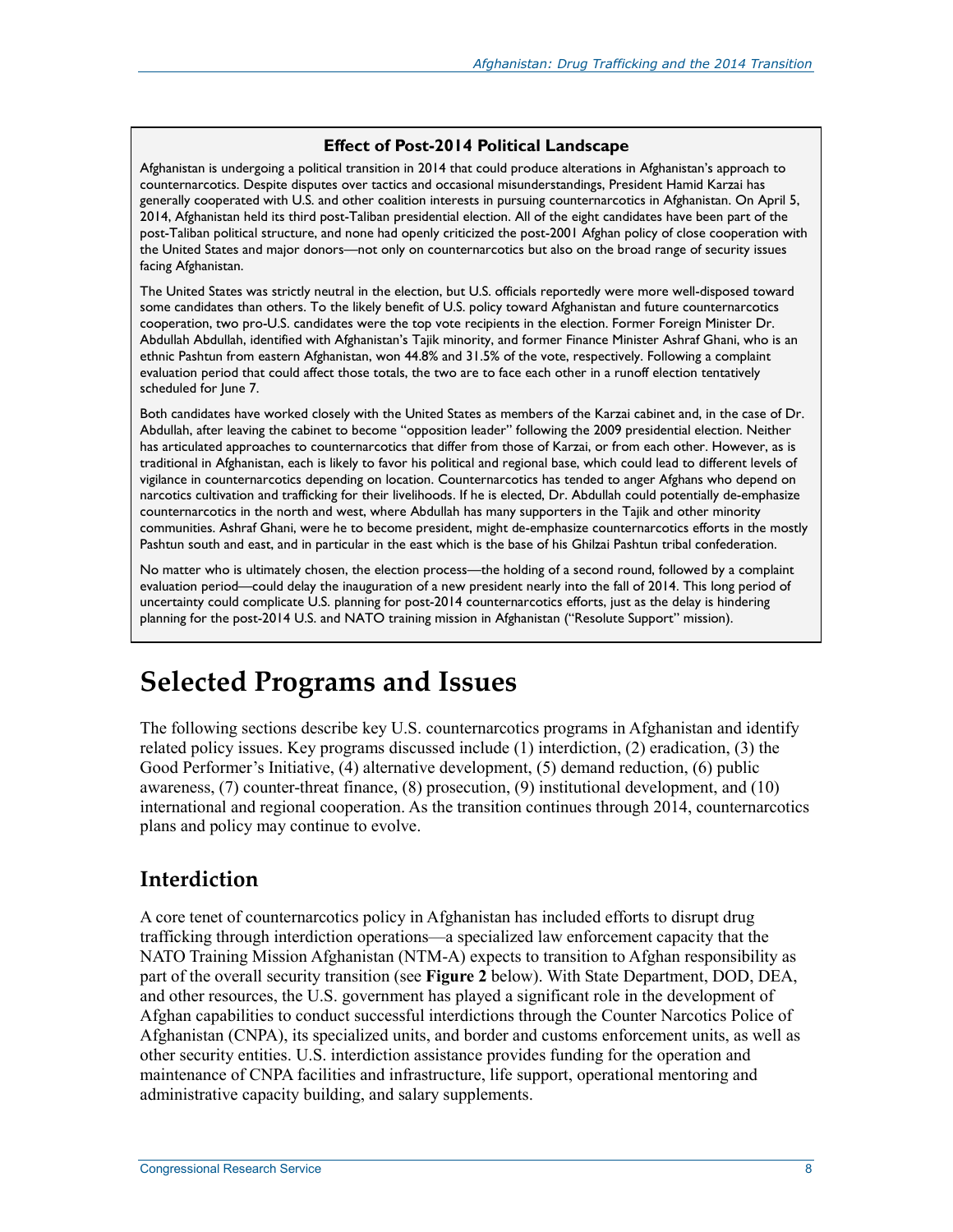In addition to the in-depth support for CNPA specialized units, including the Sensitive Investigative Unit (SIU), Technical Investigative Unit (TIU), and National Interdiction Unit (NIU), other notable interdiction-related programs have included DEA's Foreign-deployed Advisory Support Teams (FAST), a DEA-supported Judicial Wire Intercept Program (JWIP), a joint DOD-DEA Afghan Regional Training Team (RTT), the DOD-funded Afghan Special Mission Wing, a U.S. Embassy Kabul-led Border Management Task Force (BMTF), and specialized training and operational support conducted by the U.S. Department of Homeland Security's Customs and Border Protection (DHS/CBP). Interagency entities, including the Combined Joint Interagency Task Force-Nexus (JIATF-N) and the Interagency Operations Coordination Center (IOCC) have contributed to interdiction efforts by integrating law enforcement and military information in support of counternarcotics operations.

Officials often point to the capture of narcotics kingpin Haji Bagcho in 2009, which was achieved with the support of DEA-mentored Afghan vetted units, as an example of U.S. success in developing Afghan counternarcotics capabilities.<sup>24</sup> Beyond assistance to certain specialized counternarcotics units in Afghanistan, the State Department reported in March 2014 that the scope of U.S. support, particularly to the CNPA more broadly, is challenged by limited institutional capacity, corruption, and a lack of CNPA direct authority over its resources in the provinces.25 As the security transition continues, however, it is unlikely that the pace of interdiction operations programs previously funded by DOD can be sustained due to declines in staffing and regional presence. Compared to FY2011, the number of coalition-supported counternarcotics operations was down 17% in FY2013, heroin seizures were down 77%, and opium seizures were down 57%, according to SIGAR.26 Moreover, DOD has reported that the effectiveness of interdiction efforts are limited—contributing to "temporary dislocations" of narcotics networks and a "small, though significant, effect on overall insurgent profits from narcotics."<sup>27</sup> Following the transition, some observers question whether interdiction can be a successful policy tool for disrupting major traffickers, particularly if U.S. assistance is limited to specialized counternarcotics units. SIGAR has further questioned whether the Afghan government is prepared to assume full responsibility for some interdiction-related programs, such as the Afghan Special Mission Wing—a program for which DOD and DEA have strongly advocated.<sup>28</sup>

<sup>24</sup> See for example, U.S. Senate, Caucus on International Narcotics Control, Hearing on *U.S. Counternarcotics Efforts in Afghanistan*, January 15, 2014.

<sup>25</sup> DOS, *INCSR*, Vol. 1, 2014.

<sup>26</sup> SIGAR, *Quarterly Report to the U.S. Congress*, April 30, 2014.

<sup>27</sup> DOD, *Afghanistan Progress Report*, November 2013.

 $28$  The Special Mission Wing was established in July 2012 as a reconceptualization of an existing counternarcotics aviation unit led by the Afghan Ministry of Interior. The Special Mission Wing expanded the scope of the unit's responsibilities to include counterterrorism and other special operations missions and handed over operational control of the unit to the Afghan National Army Special Operations Command. SIGAR discovered that the Special Mission Wing program lacked qualified personnel as well as technical and logistical capacity to function effectively. It questioned whether support to the Special Mission Wing was an effective use of counternarcotics funding in a time of resource constraints. SIGAR, *Afghan Special Mission Wing: DOD Moving Forward with \$771.8 Million Purchase of Aircraft that the Afghans Cannot Operate and Maintain*, Audit 13-13, June 2013. See also: U.S. Senate, Caucus on International Narcotics Control, Hearing on *U.S. Counternarcotics Efforts in Afghanistan*, January 15, 2014. In response to SIGAR concerns, Congress, in the joint explanatory statement accompanying the Department of Defense Appropriations Act, 2014 (Div. C of P.L. 113-76), directed the Secretary of Defense to report back on the status and sustainability of the Special Mission Wing.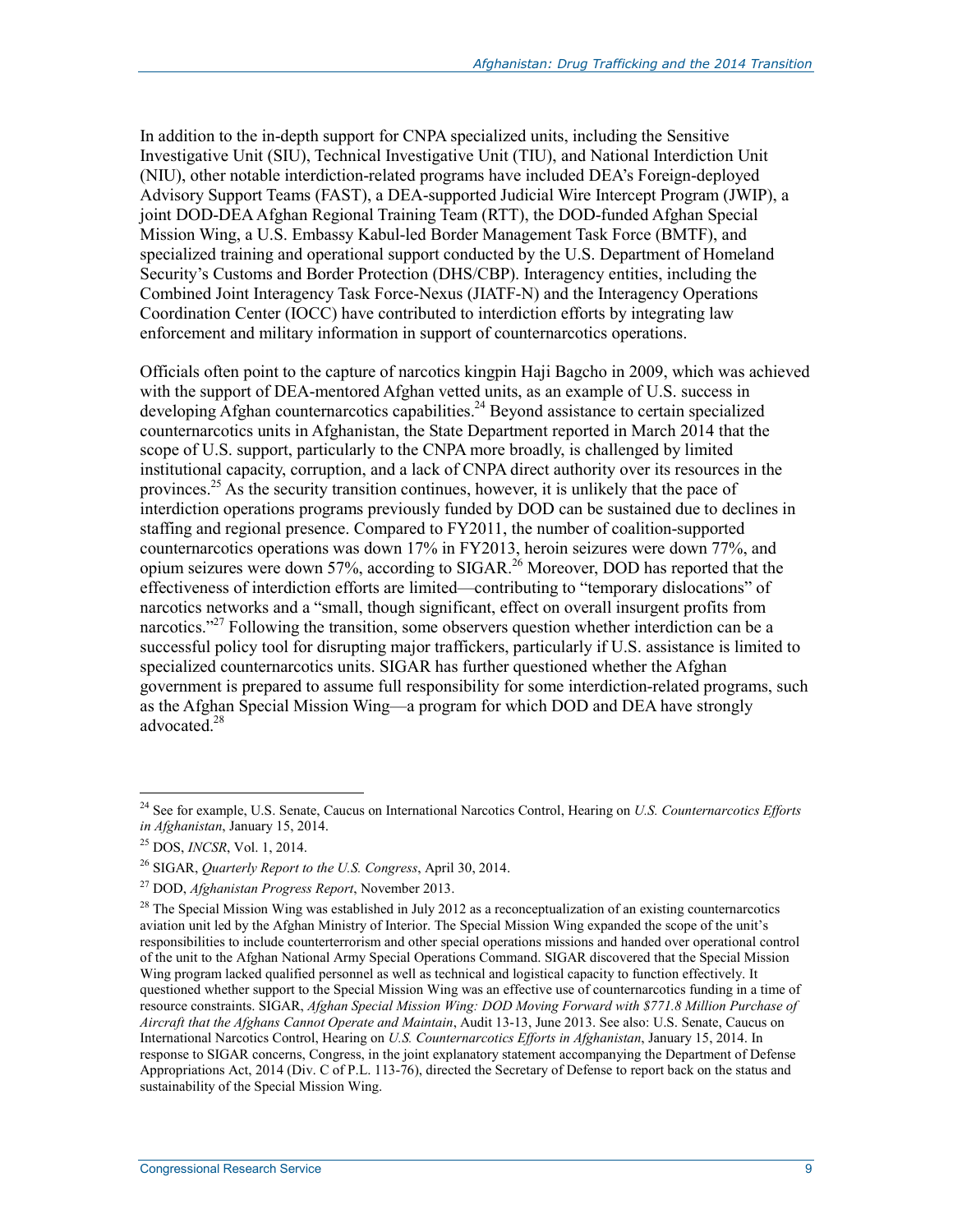

**Figure 2. Heroin Processing Activity and Trafficking Routes in Afghanistan** 

### **Governor-Led Eradication**

In a major policy reversal in mid-2009, the late Special Representative for Afghanistan and Pakistan Richard Holbrooke concluded that western counternarcotics policies had resulted in "failure" in Afghanistan.<sup>29</sup> Chief among his critiques of contemporary counternarcotics policy was the perception that U.S. involvement in opium poppy eradication—which included funding for a centrally directed Poppy Eradication Force (PEF)—had the perverse effect of bolstering the insurgency and undermining security and stability goals. As a result, the U.S. government ceased all direct support and involvement in eradication campaigns throughout Afghanistan.

In its place, the U.S. government focused its supply reduction efforts on an Afghan-run program administered by the Ministry of Counter Narcotics (MCN) called the Governor-Led Eradication

<sup>&</sup>lt;u>.</u> 29 Rachel Donadio, "New Course for Antidrug Efforts in Afghanistan," *New York Times*, June 27, 2009.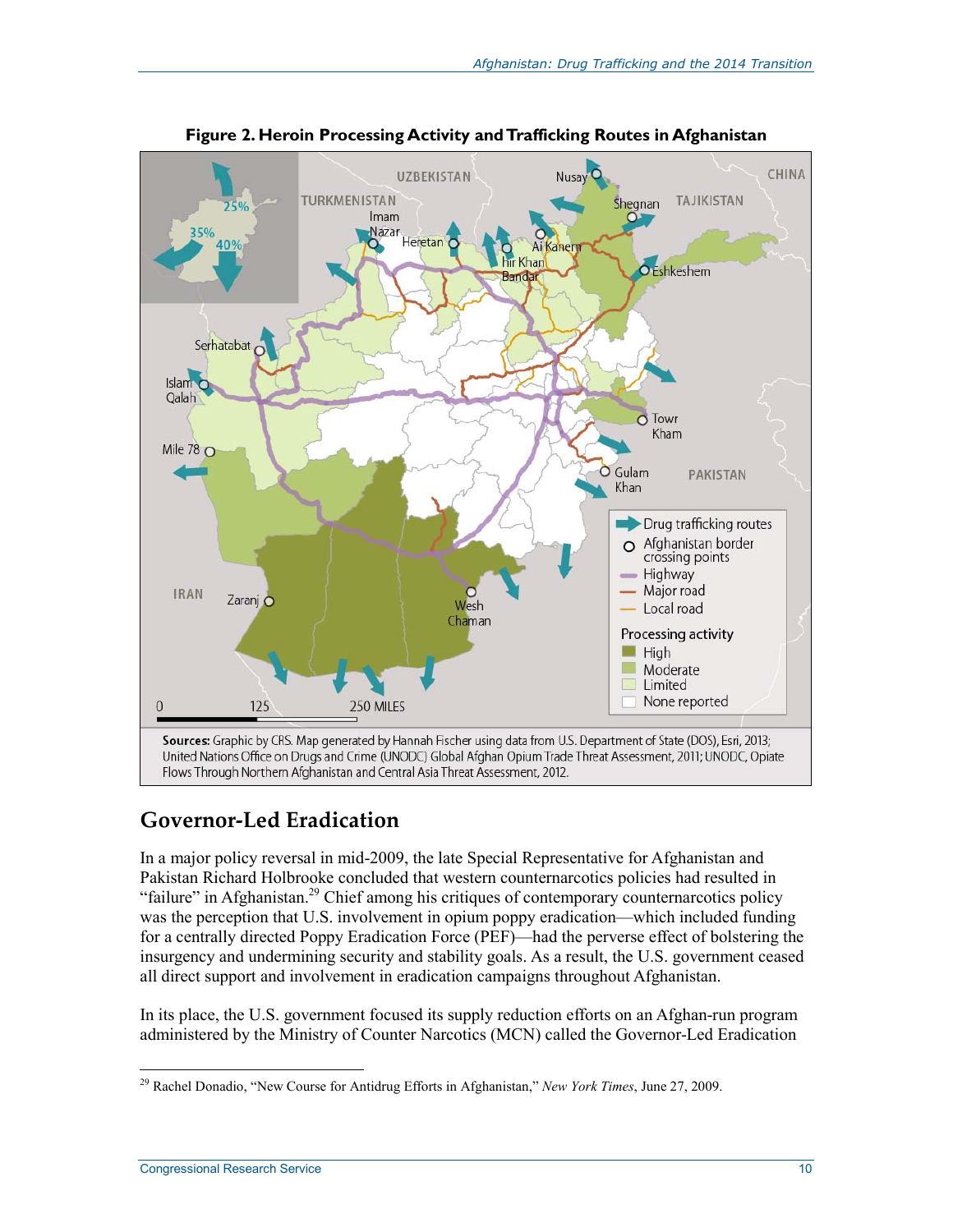(GLE) program. Through GLE, the MCN has reimbursed provincial governors for expenses incurred for eradicating poppy fields. Pursuant to MCN strategic guidance, GLE is the only permissible eradication program in Afghanistan and eradication efforts may only be conducted using manual or mechanical, ground-based methods—and only in communities with access to alternative livelihoods. Governors are also prohibited from providing farmers with any financial compensation for destroyed farmland.<sup>30</sup> State Department officials anticipate that GLE's scope would not change significantly following the transition, since the program is already MCN-led. The U.S.-Afghan memorandum of understanding for the GLE program has been renewed in oneyear increments.

Considering Afghanistan's continued prominence in opium poppy cultivation, many observers have continued to question whether eradication through the GLE program—which in 2013 resulted in 7,348 hectares eradicated (down from 9,672 hectares in 2012) while causing 143 fatalities and 93 injuries to eradication personnel—is a sufficient deterrent threat (see **Figure 3** below).<sup>31</sup> It is widely expected that eradication numbers in 2014 will decline, in part because security forces may be less available to support eradication efforts. Moreover, it is unclear whether GLE has had an effect on mitigating Holbrooke's original concern—that eradication efforts were strengthening the insurgency. DOD further reports that the GLE program "has yet to prove its utility in decreasing insurgent funding" and may strengthen links between opium cultivation and the insurgency as increased eradication often results in a shift of cultivation to areas beyond government control.<sup>32</sup> Corruption within the GLE program, according to DOD, "often results in only the poppy fields that do not pay bribes being eradicated."33 Some policy makers have questioned whether U.S. resources may be better spent on other aspects of counternarcotics policy.

<sup>30</sup> MCN, *2012 Afghanistan Drug Report*, November 2013.

<sup>31</sup> UNODC, *Afghanistan Opium Survey*, Summary Findings, November 2013.

<sup>32</sup> DOD, *Afghanistan Progress Report*, November 2013.

 $33$  Ibid.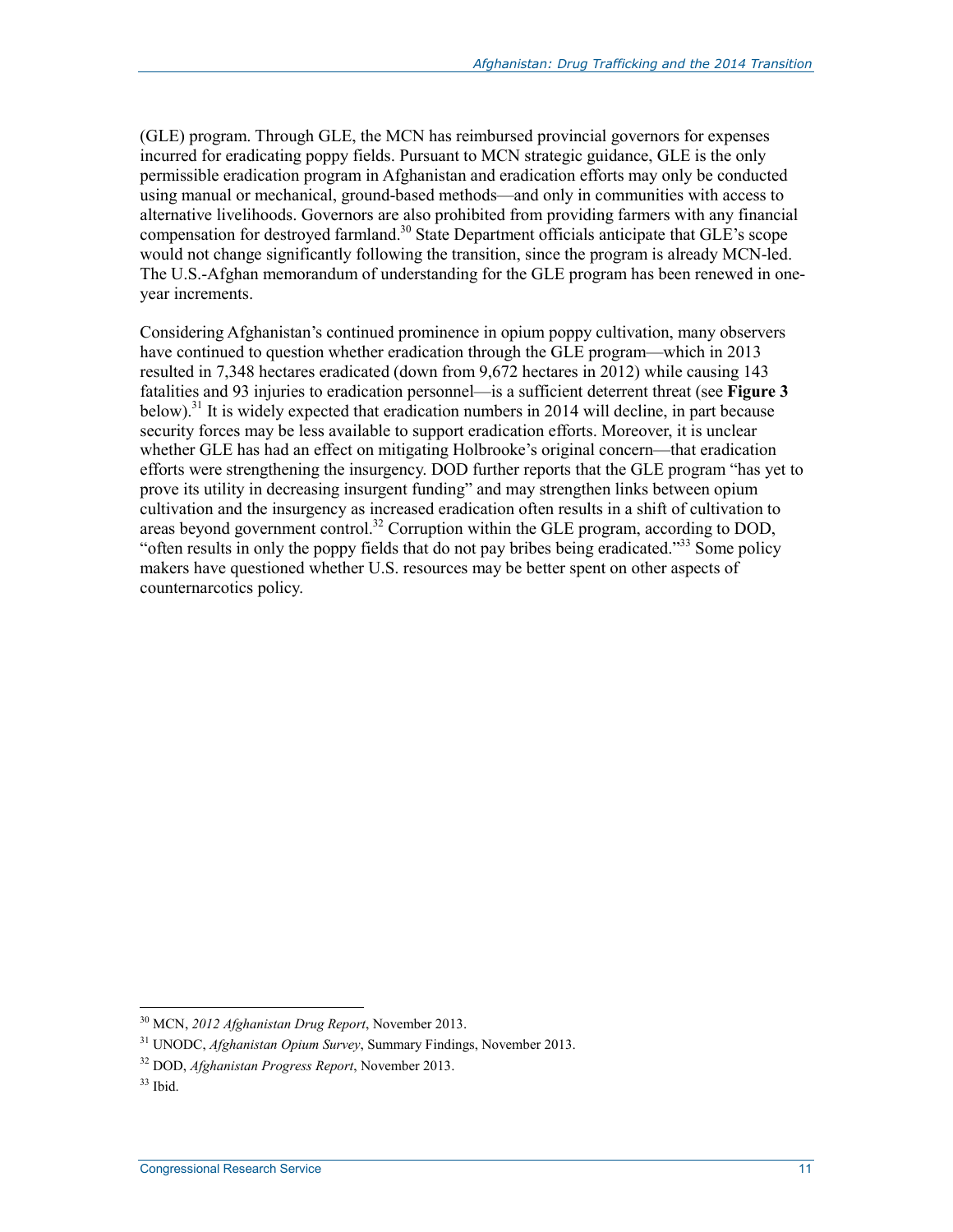

**Figure 3. Eradication and Related Security Trends in Afghanistan** 

Afghanistan Opium Survey, 2007.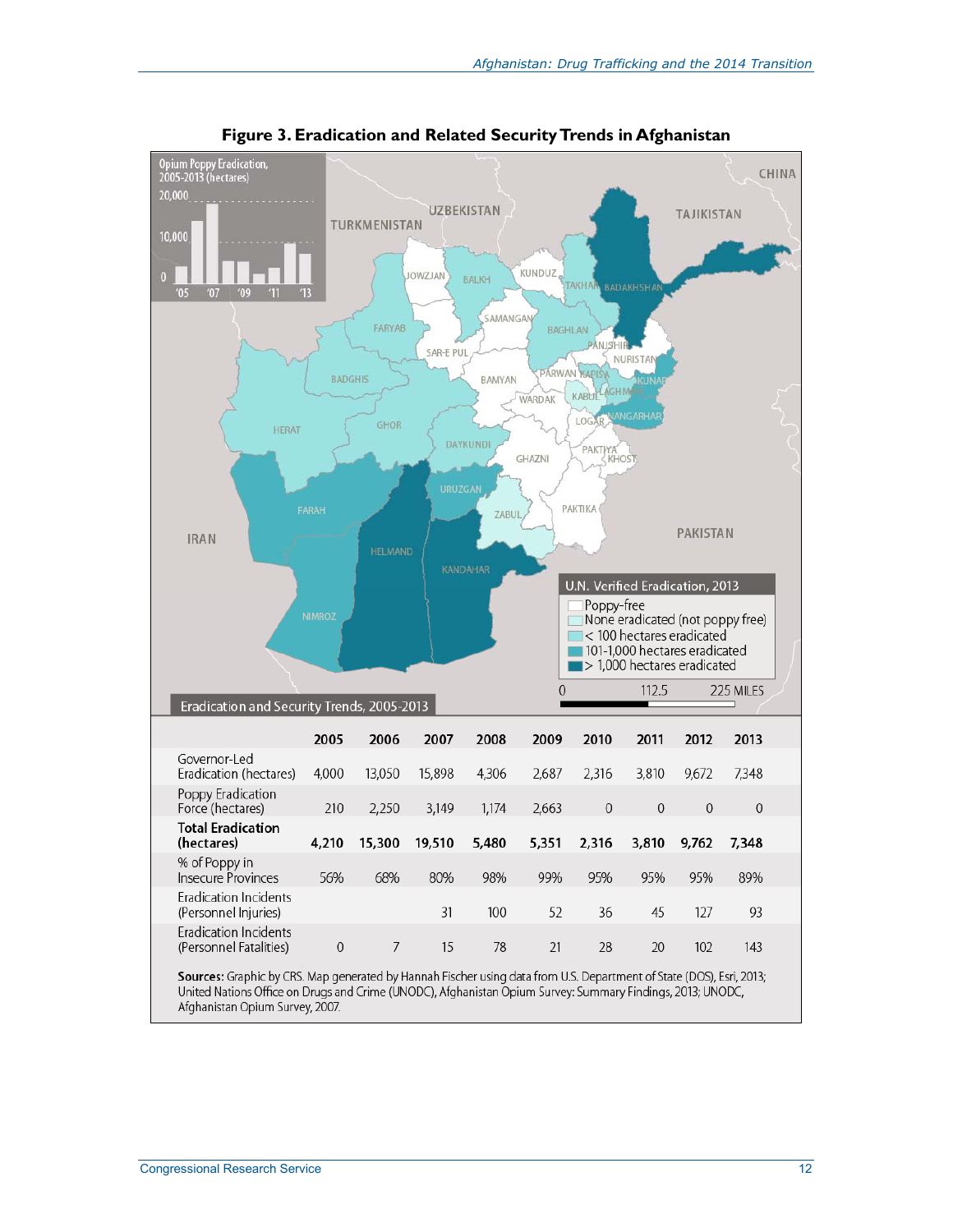### **Good Performer's Initiative**

In coordination with the GLE program, MCN has also implemented a U.S.-funded incentive program called the Good Performers Initiative (GPI). It is designed to reward provinces that successfully reduce poppy cultivation. As part of the initiative, the United Nations Office on Drugs and Crime (UNODC) verifies the amount of land eradicated and eligible provinces in turn receive funding for local development projects proposed by provincial development councils and governors' offices. In 2012, for example, 21 of 34 provinces were eligible for GPI funding (including 17 provinces that were poppy-free), which totaled \$18.2 million. Previous development projects funded through GPI, which has been in existence since 2007, have included schools, transportation infrastructure, irrigation structures, hospitals, and drug treatment centers. State Department officials anticipate that the scope of the GPI program would not change significantly as the transition continues, since the program is already MCN-led.

Although the program has been widely supported by provincial governors who qualify for the rewards, some observers have questioned whether the development projects provide a sufficient and sustainable incentive for farmers to switch to licit agricultural products and whether the projects contribute to alternative livelihood development. Local perceptions that funding for GPI projects is misallocated contribute to a sentiment that the program may not reward good governance. According to one observer: "Allocations that are not simply diverted for personal profit often amount to one isolated project here and there at best, rather than any robust rural development.... Promises of systematic rural development and robust alternative livelihoods made to poppy farmers are thus mostly unmet."<sup>34</sup>

### **Alternative Development**

Research indicates that opium poppy cultivation in Afghanistan is most prevalent in areas characterized by insecurity and a lack of alternative livelihoods, including agricultural assistance.<sup>35</sup> Alternative development programming, long a pillar of U.S. counternarcotics strategies in Afghanistan, is intended to identify and implement interventions that will influence household decision making toward licit livelihood options and away from a reliance on opium poppy cultivation as a source of income. This has included programming that increases household income and employment opportunities while decreasing household expenditures and risk (e.g., by providing licit seeds, fertilizer, farming technology, and access to credit).

Several alternative development projects funded by USAID are ending in 2014 and 2015, including the "Incentives-Driving Economic Alternatives-North, East, West in Afghanistan" (IDEA-NEW) program, the Commercial Horticulture and Agricultural Marketing Program (CHAMP), the Agricultural Development Fund (ADF), and the Agricultural Credit Enhancement  $(ACE)$  program.<sup>36</sup> Between FY2008 and FY2012, USAID's alternative development programs have reportedly targeted 314,268 hectares of poppy cultivation with alternative crops, increased

<sup>&</sup>lt;sup>34</sup> Vanda Felbab-Brown, "Afghanistan Trip Report VI: Counternarcotics Policy in Afghanistan: A Good Strategy Poorly Implemented," *Brookings Institution*, May 10, 2012.

<sup>35</sup> INCB, *2012 Report*, March 2013.

<sup>36</sup> Office of National Drug Control Policy (ONDCP), *National Drug Control Strategy*, 2013.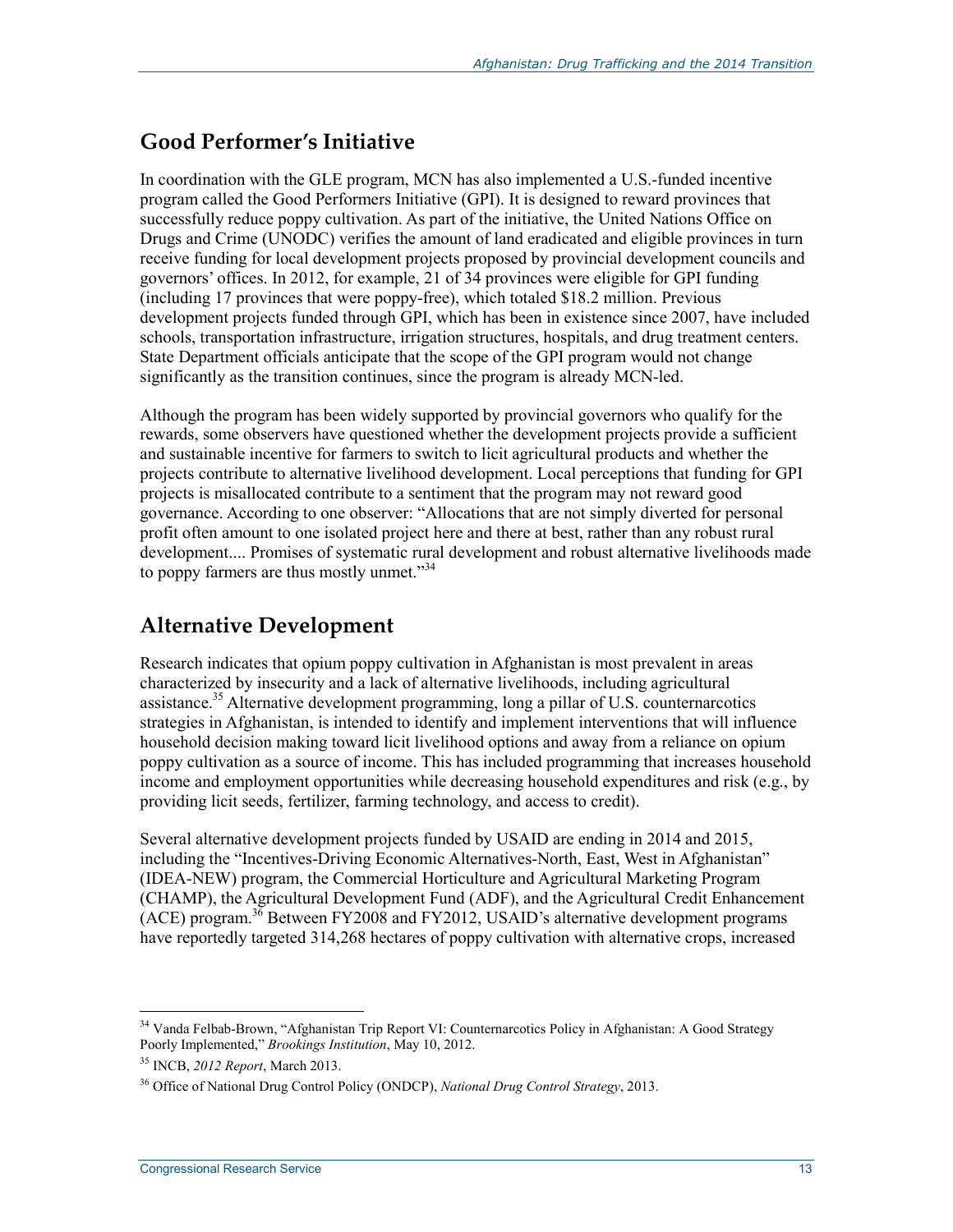sales of licit farm and non-farm products, and created more than 190,000 full-time equivalent jobs sponsored by alternative development activities. $37$ 

Earlier efforts prioritized short term stabilization goals, including cash for work projects that have been criticized as distorting local economies rather than addressing the underlying drivers of opium farming. As new alternative development programs are developed and implemented, USAID anticipates that the programs' goals will shift from stabilization to long-term development (e.g., economic growth, job creation, and capacity building).

One new alternative development program, the Kandahar Food Zone, builds on the experiences of a former British-led initiative in neighboring Helmand province called the Helmand Food Zone.<sup>38</sup> The Kandahar Food Zone combines the work of USAID and the State Department's International Narcotics and Law Enforcement Affairs (INL) Bureau into four areas of counternarcotics programming: alternative development, GLE, demand reduction, and public awareness. The alternative development piece of the program is intended to be a two-year, \$20 million initiative. The latter three areas are managed by the State Department and extend several existing national programs to Kandahar. Other new USAID-funded programs include a series of Regional Agricultural Development Projects (RADP), geographically focused on the south, north, west, east, and central parts of Afghanistan.

Independently of U.S. assistance programs, Afghanistan has reportedly expanded the "food zone" model to several additional provinces, including Badakhshan, Farah, and Uruzgan. The International Narcotics Control Board (INCB) expects that such programs, combined with other alternative development measures, could "contribute to tangible progress in preventing and reducing illicit cultivation of opium poppy and cannabis plant in the country in the years to come."<sup>39</sup>

Despite these efforts, the INCB has warned that alternative development assistance is still not widely available in Afghanistan.<sup>40</sup> In 2011, for example, surveys found that, of the 191,500 rural households reporting to be dependent on illicit crops for income, only 30% received agricultural assistance during the previous year. Even in areas where programming has contributed to a decline in opium cultivation, such as in the Helmand Food Zone, there are signs that progress may not necessarily be sustainable if alternative development programming were to be reduced, security were to disintegrate, or opium poppy prices were to increase in the coming years. According to surveys among households located within the Helmand Food Zone, some 30% of household income, on average, continued to be derived from ongoing opium cultivation.

<u>.</u>

<sup>37</sup> DOD, *Post-2014 Counternarcotics Strategy for Afghanistan and the Region*, October 2013.

<sup>&</sup>lt;sup>38</sup> The Helmand Food Zone, which began in 2008, explicitly linked alternative development with eradication, an upsurge in security infrastructure and presence, and increased public awareness campaigns. The project initially focused on Helmand's provincial center and several of the most fertile areas in nearby districts. Farmers were provided with agricultural inputs in exchange for a commitment not to cultivate opium poppy; fields owned by those found in breach of their zero opium commitments would in turn be eradicated through the GLE program. In the years that followed, poppy cultivation levels within the Helmand Food Zone area dropped significantly. Moreover, surveys concluded that farmers in the Food Zone benefitted from higher incomes, compared to those outside of the Food Zone; were less reliant on poppy as a source of income; and were gradually beginning to plant grapes, fruit orchards, and other high-value horticultural alternatives that require greater investment and have longer planning horizons. MCN*, 2012 Afghanistan Drug Report*, November 2013.

<sup>39</sup> INCB, *2013 Report*, April 2014.

<sup>40</sup> INCB, *2012 Report*, March 2013.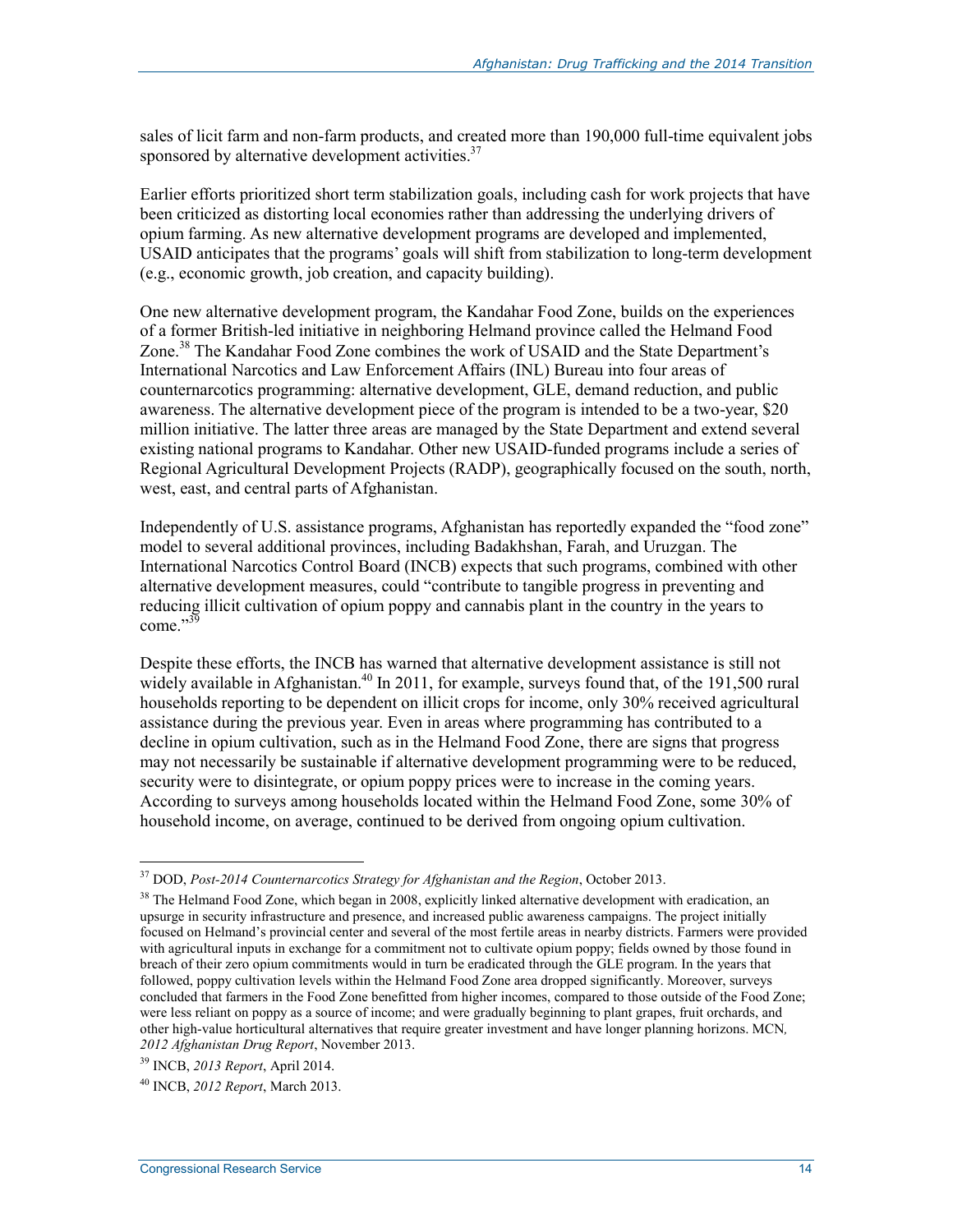Additionally, observers have found that the Helmand Food Zone caused a sub-regional "balloon effect" in which poppy cultivation was pushed outside the Food Zone, often into insecure areas that remain under Taliban control.<sup>41</sup> USAID has acknowledged several challenges in the implementation of its flagship alternative development and agriculture programs in Afghanistan, including ongoing insecurity, low crop production, and limited food processing opportunities.<sup>42</sup> USAID implementers continue to be targeted by the insurgency; in March 2014, the Kabul residential compound for one of USAID's alternative development contractors, Roots of Peace, was attacked.<sup>43</sup> SIGAR has in the past reported on USAID oversight problems in some alternative development projects related to equipment procurement and the distribution of cash-for-work payments to local Afghan workers.<sup>44</sup>

### **Demand Reduction**

As domestic drug abuse rates have surged in Afghanistan, calls for improved responses to the problem through drug demand reduction, treatment, and rehabilitation have also grown.<sup>45</sup> Beginning in 2003 from a virtually nonexistent policy platform, the Afghan government and international donors, particularly the U.S. government, have supported the development of a nationwide system of health services for specific populations (e.g., men, women, children, adolescents, and the homeless). Prevention programming includes school- and mosque-based interventions, as well as mobile exhibits, street theater initiatives, and community outreach. The number of treatment facilities in Afghanistan has more than doubled in the past five years, and treatment services now reach between 3% and 5% of estimated opiate users in the country, primarily in key population centers, such as Kabul.<sup>46</sup> Wait lists for new patients are common. As many as 99% of Afghanistan's drug users have not received treatment, according to SIGAR.<sup>47</sup>

As part of its transition plans for demand reduction programming, which are slated to continue through at least 2017, the State Department has been working with the Afghan Ministry of Public Health to assume responsibility for staffing and paying for 76 drug treatment programs that INL had previously established and funded. Over the next several years, the State Department also aims to hand over responsibilities for the operations and maintenance of the facilities. INL supports a wide range of Afghan prevention programs and is also reportedly developing protocols to treat opium and heroin-addicted children in Afghanistan.<sup>48</sup> Earlier, INL had funded a National Urban Drug Use Survey to measure the prevalence rate in urban populations; it is now funding a National Rural Drug Use Survey to provide a scientifically valid national prevalence rate.

<sup>41</sup> Mansfield, *All Bets Are Off!* Afghanistan Research and Evaluation Unit, January 2013.

<sup>42</sup> SIGAR, *Quarterly Report to the U.S. Congress*, April 30, 2014.

<sup>&</sup>lt;sup>43</sup> Roots of Peace, "Roots of Peace Compound Attacked," press release, March 28, 2014.

<sup>44</sup> SIGAR, *Southern Regional Agricultural Development Had Poor Coordination, Waste, and Mismanagement*, Alert 13-2, June 27, 2013; SIGAR, *USAID's Alternative Development Project South/West: Audit of Costs Incurred by Tetra Tech ARD*, Financial Audit 13-09, June 16, 2013; SIGAR, *USAID's Alternative Livelihoods Program-Eastern Region: Audit of Costs Incurred by Development Alternatives, Inc.*, July 18, 2013.

<sup>45</sup> For background, see UNODC, *Impacts of Drug Use on Users and Their Families in Afghanistan*, April 2014; State Department, *Afghanistan National Urban Drug Use Survey*, Research Brief, December 2012; INCB, *2013 Report*, April 2014.

<sup>46</sup> INCB, *2012 Report*, March 2013; MCN*, 2012 Afghanistan Drug Report*, November 2013; State Department, *INCSR*, Vol. 1, 2013; MCN, *National Drug Demand Reduction Policy, 2012-2016*.

<sup>47</sup> SIGAR, *Quarterly Report to the U.S. Congress*, April 30, 2014.

<sup>48</sup> State Department, *INCSR*, Vol. 1, 2014.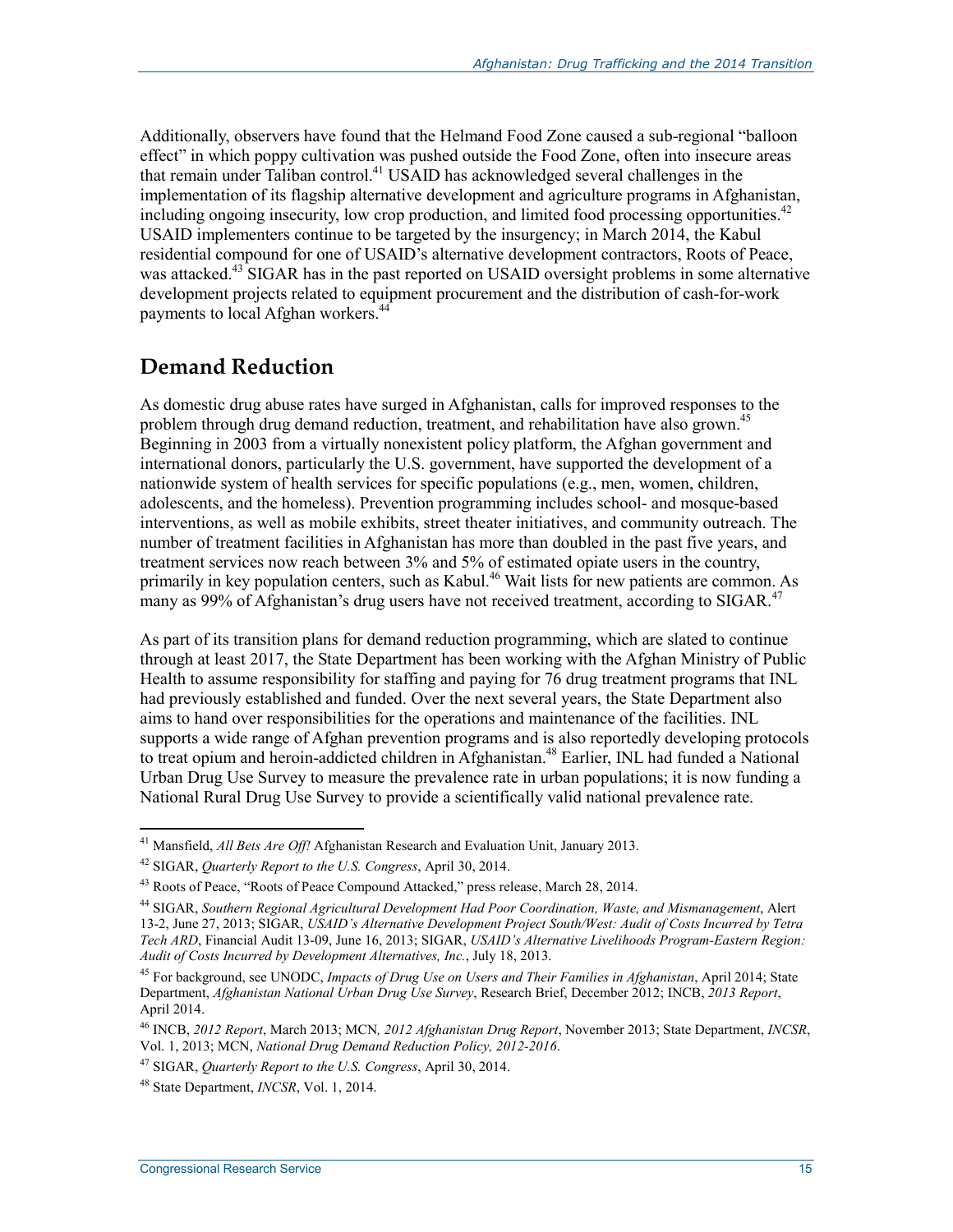Demand reduction efforts, however, have continued to face several challenges, including a lack of basic data on national drug prevalence rates and treatment effectiveness, consistently applied evidence-based practices in all treatment facilities, licensing and certification mechanisms to identify qualified service providers, and accessible treatment options, particularly in high-risk areas. Although data remain limited, many of these problems may contribute to high relapse rates.<sup>49</sup> Debate has also continued regarding the appropriate use of methadone to treat injecting opioid users in Afghanistan, which can be diverted into illicit channels and abused. A two-year pilot methadone maintenance treatment project was first implemented by a France-based nongovernmental organization in 2010 for high-risk injecting drug users in Kabul, with reportedly beneficial results; it was, however, challenged by difficulties associated with obtaining timely licenses to import methadone into the country.<sup>50</sup>

#### **Public Awareness**

Another component of counternarcotics efforts in Afghanistan has involved the dissemination of public information programming, community engagement efforts, and media campaigns designed to inform, educate, deter, and dissuade the general population, as well as those identified as potential opium poppy farmers, from involvement in the drug trade. The State Department and other international donors contribute to counternarcotics public awareness programming in Afghanistan, as well as management support for the MCN as it develops the capacity to independently conduct national campaigns.<sup>51</sup> Two such U.S.-funded programs include those implemented locally by Sayara Media Communications (e.g., the Counter Narcotics Community Engagement program) and the Aga Khan Foundation grant. The State Department took initial steps in April 2013 toward transitioning public awareness campaign programs to Afghan control by initiating an independent evaluation of MCN programming capabilities; gaps identified in the assessment are intended to provide the State Department with a blueprint for preparing MCN to assume full responsibility for the programs by April 2015. Assessments of the effectiveness of public awareness campaigns, however, are limited. Preliminary surveys indicate that exposure to awareness campaigns can influence, to some extent, household decisions to cultivate opium, although some early media campaigns were found to be generally ineffective.<sup>52</sup> Evidence from the Helmand Food Zone also suggests that public awareness campaigns were a contributing factor to the program's successes.<sup>53</sup>

#### **Counter-Threat Finance**

The U.S. government has been actively engaged in counter-threat finance operations in Afghanistan, which are designed to identify and disrupt the sources of insurgent and terrorist funding from the narcotics trade. The Afghanistan Threat Finance Cell (ATFC) has played a central role in such efforts. The ATFC has also facilitated the implementation of targeted financial sanctions and designations against narcotics traffickers pursuant to the Foreign Narcotics Kingpin Designation Act (P.L. 106-120). This interagency effort, based in Kabul, was established in 2008

<sup>49</sup> MCN, *National Drug Demand Reduction Policy, 2012-2016*; State Department, *INCSR*, Vol. 1, 2013.

<sup>50</sup> MCN, *2012 Afghanistan Drug Report*, November 2013.

<sup>51</sup> State Department, *INCSR*, Vol. 1, 2013.

<sup>52</sup> UNODC, *The Impact and Effectiveness of Various Counter Narcotics Media Campaigns*, October 2008.

<sup>53</sup> MCN, 2012 *Afghanistan Drug Report*, November 2013.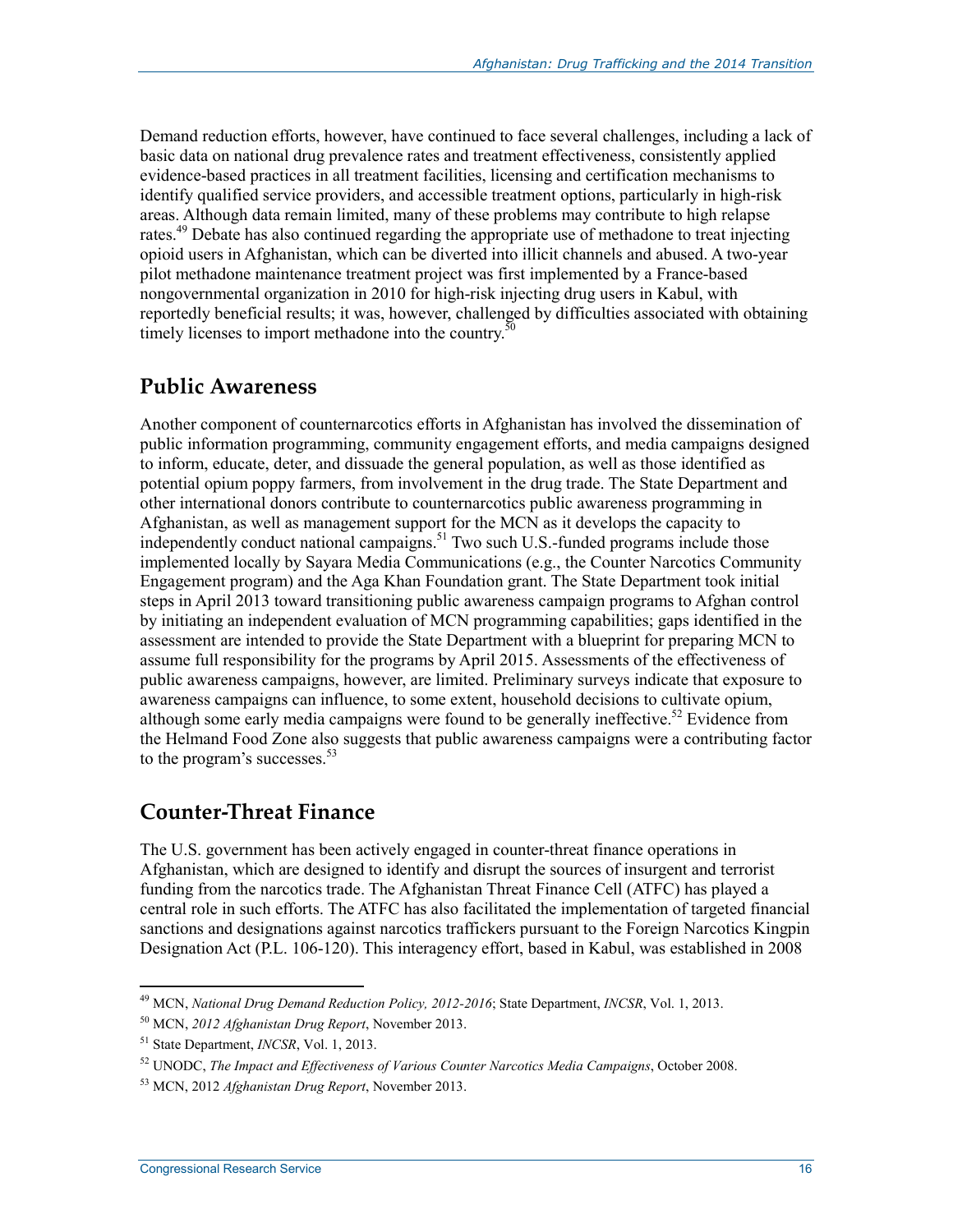by the U.S. national security staff and led by DEA with deputies from the Defense and Treasury Departments. The ATFC reportedly played a significant role in revealing high-level corruption and illicit financial networks behind the Kabul Bank investigation.<sup>54</sup> The unilateral and secretive nature of the program, whose activities remain largely classified, has at times caused friction with the Afghan government.

Although security officials acknowledge that drug proceeds have played a key role in financing the insurgency, DOD in late 2013 assessed that overall insurgency funding in recent years has remained largely unchanged and that the Taliban is "showing a greater propensity" to participate in narcotics trafficking and production.<sup>55</sup> The future of the ATFC has been in question as transition planning proceeds; staffing for the unit has already been reduced, and executive branch officials have been debating about whether to permanently close the unit or integrate it into existing organizational structures, such as the Interagency Operations Coordination Center  $(IOCC)$ <sup>56</sup> Additionally, it remains unclear whether the Afghan government will have the political will or capacity to conduct complex financial investigations and analyses, equivalent to those conducted by the ATFC. According to early 2014 testimony, U.S. and Afghan authorities are in the process of developing a "cadre of Afghan financial investigators who can work independently of foreign mentorship."57

#### **Prosecution End Game**

The Departments of State and Justice have supported the development of Afghan capacity to investigate and prosecute major narcotics and narcotics-related corruption cases through the mentoring of specialized investigators, prosecutors, and judges and the establishment of dedicated facilities at the Counter Narcotics Justice Center (CNJC) in Kabul, which includes a semiautonomous forensics laboratory, narcotics-specific primary and appellate narcotics courts (Counter Narcotics Tribunal, or CNT), and a detention center.<sup>58</sup> The investigators, prosecutors, and judges that are co-located at the CNJC encompass the Criminal Justice Task Force (CJTF). U.S. assistance has provided support to facilitate linkages between Kabul-based investigations and provincial justice centers. The importance of a functioning domestic counternarcotics justice response is further heightened due to the lack of a formal extradition or mutual legal assistance treaty with the United States. Although drug-related extraditions could be made pursuant to the 1988 U.N. Convention Against Illicit Traffic in Narcotic Drugs and Psychotropic Substances, to which both the United States and Afghanistan are party, the State Department has reported that a 2013 domestic extradition law in Afghanistan has added "additional hurdles to any potential extradition process."<sup>59</sup>

Since the establishment of the CJTF in 2005 and the opening of the CNJC in 2009, the concept has emerged as a "model of excellence within the Afghan justice system," according to the State

<sup>&</sup>lt;sup>54</sup> Dexter Filkins, "The Afghan Bank Heist: A Secret Investigation May Implicate Dozens of High-Ranking Government Officials," *The New Yorker*, February 14, 2011.

<sup>55</sup> DOD, *Afghanistan Progress Report*, November 2013.

<sup>56</sup> See U.S. Senate, Caucus on International Narcotics Control, Hearing on *U.S. Counternarcotics Efforts in Afghanistan*, January 15, 2014.

<sup>&</sup>lt;sup>57</sup> Testimony of Capra, Chief of Operations, DEA, before the U.S. Senate, Caucus on International Narcotics Control, Hearing on *U.S. Counternarcotics Efforts in Afghanistan*, January 15, 2014.

 $<sup>58</sup>$  The United Kingdom has also provided support to the Counter Narcotics Justice Center (CNJC).</sup>

<sup>59</sup> State Department, *INCSR*, Vol. 1, 2014.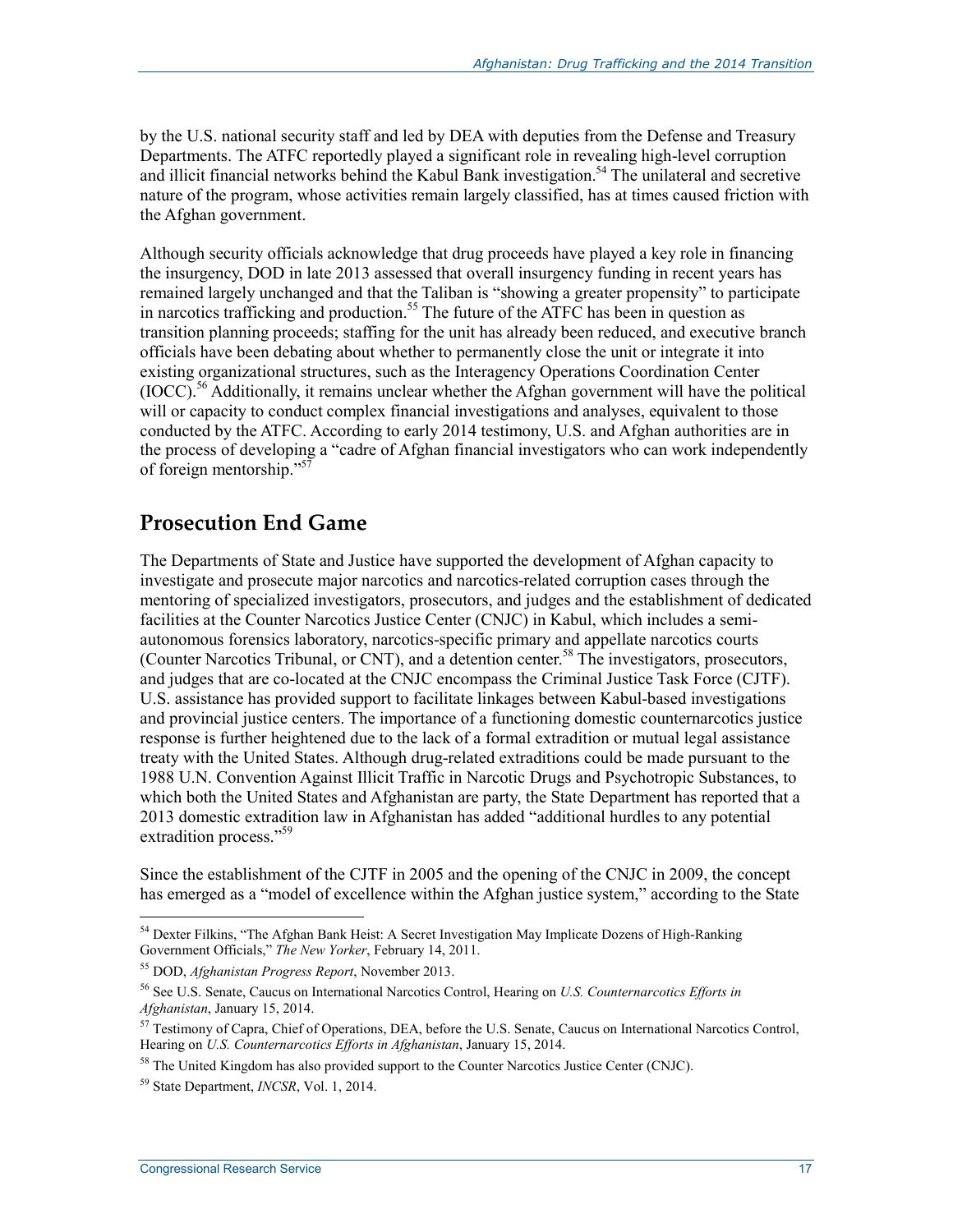Department.<sup>60</sup> In recent years, the CNT has heard upward of 700 cases annually and achieved conviction rates above 90%. One of these recent convictions was that of U.S. narcotics kingpin Haji Lal Jan Ishaqzai in 2013. Despite such progress, the Afghan justice system remains challenged by significant limitations in capacity and effectiveness. Lower-level drug cases that are not prosecuted through the CJTF suffer from the same challenges that hamper overall criminal justice reform in Afghanistan. High-level investigations are also allegedly thwarted by corruption.<sup>61</sup> The highest ranking government official arrested on drug charges in Afghanistan was the provincial police chief of Nimroz, Mohammad Kabir Andarabi, arrested in late 2013. Ultimately, however, he was cleared of the drug corruption charges and instead convicted of obstruction of justice.62 Some have raised the possibility that some aspects of the CJTF and CNJC could change, including modifications to reduce the annual caseload, which has reportedly been increasing since  $2009$ .<sup>63</sup> Moreover, State Department officials report that the timeline for transitioning the operations and maintenance costs for the CNJC to Afghan control remains unclear.

#### **Institutional Development**

Beginning in late 2010, the State Department initiated an MCN capacity building project in which two dozen Afghan and international mentors and advisors are embedded at the Ministry. The program supports technical capacity building (e.g., information technology, human resources, and budget administration), procurement support and logistical needs, and policy development (e.g., internal training and provincial-level counternarcotics programming). Since this program is based in Kabul, it is anticipated that it would continue past the security transition in 2014. The program was most recently renewed for 18 months.

### **International and Regional Cooperation**

In order to address the cross-border and regional implications of Afghanistan's drug production, the U.S. government has participated in a wide range of initiatives to enhance international and regional cooperation on counternarcotics issues. One such effort is the Central Asia Counternarcotics Initiative (CACI), launched in 2011 by the State Department. For FY2015, the State Department requested \$4 million to continue providing specialized training, mentoring, and equipment to enhance regional law enforcement capacity and promote cooperation among counternarcotics units among Central Asian countries. DOD has also been supporting counternarcotics capacity building in the region with its own appropriated funds. Potentially enhancing DOD's support to the region following the transition in Afghanistan, DOD is in the process of establishing a Regional Narcotics and Analysis and Illicit Trafficking Task Force (RNAIT-TF).

<sup>1</sup>  $^{60}$  Ibid. SIGAR documented early challenges to the establishment of the CNJC in two 2009 audits. See SIGAR, Actions Needed to Resolve Construction Delays at the Counter-Narcotics Justice Center, Audit 09-4, August 27, 2009; SIGAR, Documenting Detention Procedures Will Help Ensure Counter-Narcotics Justice Center is Utilized As Intended, Audit 09-7, September 30, 2009.

<sup>61</sup> DOD, *Afghanistan Progress Report*, November 2013.

<sup>62</sup> SIGAR, *Quarterly Report to the U.S. Congress*, October 30, 2013.

<sup>63</sup> MCN, *2012 Afghanistan Drug Report*, November 2013.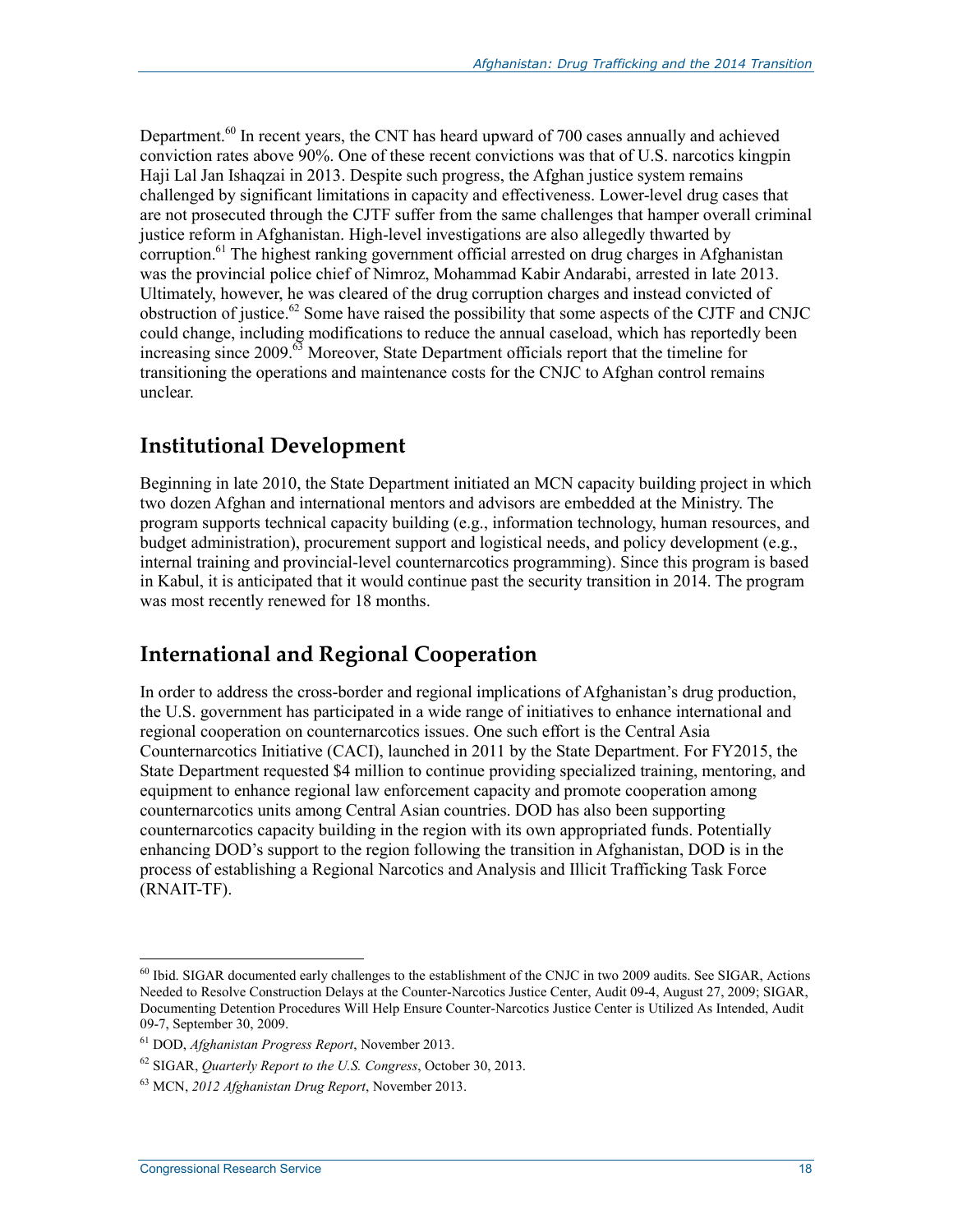Other international and regional cooperation efforts include U.S. support for the work conducted by the UNODC, including the Central Asian Regional Information and Coordination Center; INCB (e.g., Project Cohesion on precursor chemical control, which Afghanistan joined in August 2013); Paris Pact Initiative, which launched its fourth phase to combat Afghan opium and heroin trafficking in June 2013; the Colombo Plan, an Asia-Pacific regional collective, which has conducted work on Afghan demand reduction; and the U.S.-Russia Bilateral Presidential Commission Working Group on Counternarcotics.

Observers widely assess that international and regional cooperation will feature prominently in Afghanistan-related counternarcotics efforts following the transition. The INCB stressed in its 2013 annual report, released in April 2014, that the drug problem in Afghanistan, as well as in the region, "remains of grave concern" and that international cooperation to address the situation remains paramount.<sup> $64$ </sup> Some, including DOD, suggest that a more regional approach to combating Afghanistan's drug production may be beneficial, as it may provide "greater fidelity" on the illicit networks that operate throughout the region, including not only drug traffickers, but also weapons traffickers and money launderers.<sup>65</sup> Some concern has been expressed that a counternarcotics approach that emphasizes regional cooperation, however, may also be fraught by high levels of corruption, low or mixed enforcement capacities, and political sensitivities.<sup>66</sup> Illustrating such concerns, Ambassador William R. Brownfield, Assistant Secretary of State for International Narcotics and Law Enforcement Affairs, acknowledged in congressional testimony earlier in 2014 that CACI "has not yet been a resounding success" due to a lack of enthusiasm for counternarcotics cooperation among the Central Asian states as well as Russia. $67$ 

## **Conclusion**

The Obama Administration acknowledges that the U.S. government's priorities and interests in Afghanistan will be "tested" in the coming years as security responsibility transitions to the government of Afghanistan, under new political rule, and military activity shifts its mission in the country and the region.<sup>68</sup> For some, Afghanistan's continuing drug problem features prominently as a concern that could affect the country's future trajectory following transition.

Most experts expect that drug cultivation and production in Afghanistan will increase, at least temporarily, in the coming years, and that its importance will also increase as a proportion of Afghanistan's overall economy.<sup>69</sup> What is unknown, however, is whether and to what extent such trends will contribute to future political instability, change perceptions of the Afghan government's strength, and lead to the entrenchment of illicit actors at all levels of governance.

<u>.</u>

<sup>64</sup> INCB, *2013 Report*, April 2014.

<sup>&</sup>lt;sup>65</sup> Testimony of Erin Logan, Principal Director for Counternarcotics and Global Threats, Office of the Under Secretary of Defense, before the U.S. House of Representatives, Foreign Affairs Subcommittee on the Middle East and North Africa, Hearing on *U.S. Counternarcotics Operations in Afghanistan*, February 5, 2014.

<sup>66</sup> See for example, U.S. Senate Committee on Foreign Relations, *Central Asia and the Transition in Afghanistan*, a majority staff report, December 19, 2011.

 $67$  Testimony of Brownfield before the U.S. House of Representatives, Foreign Affairs Subcommittee on the Middle East and North Africa, Hearing on *U.S. Counternarcotics Operations in Afghanistan*, February 5, 2014.

<sup>68</sup> State Department, Congressional Budget Justification, Department of State, Foreign Operations, and Related Programs, Fiscal Year 2015, 2014.

 $^{69}$  Richard Hogg et al., Afghanistan in Transition: Looking Beyond 2014, World Bank, February 28, 2013.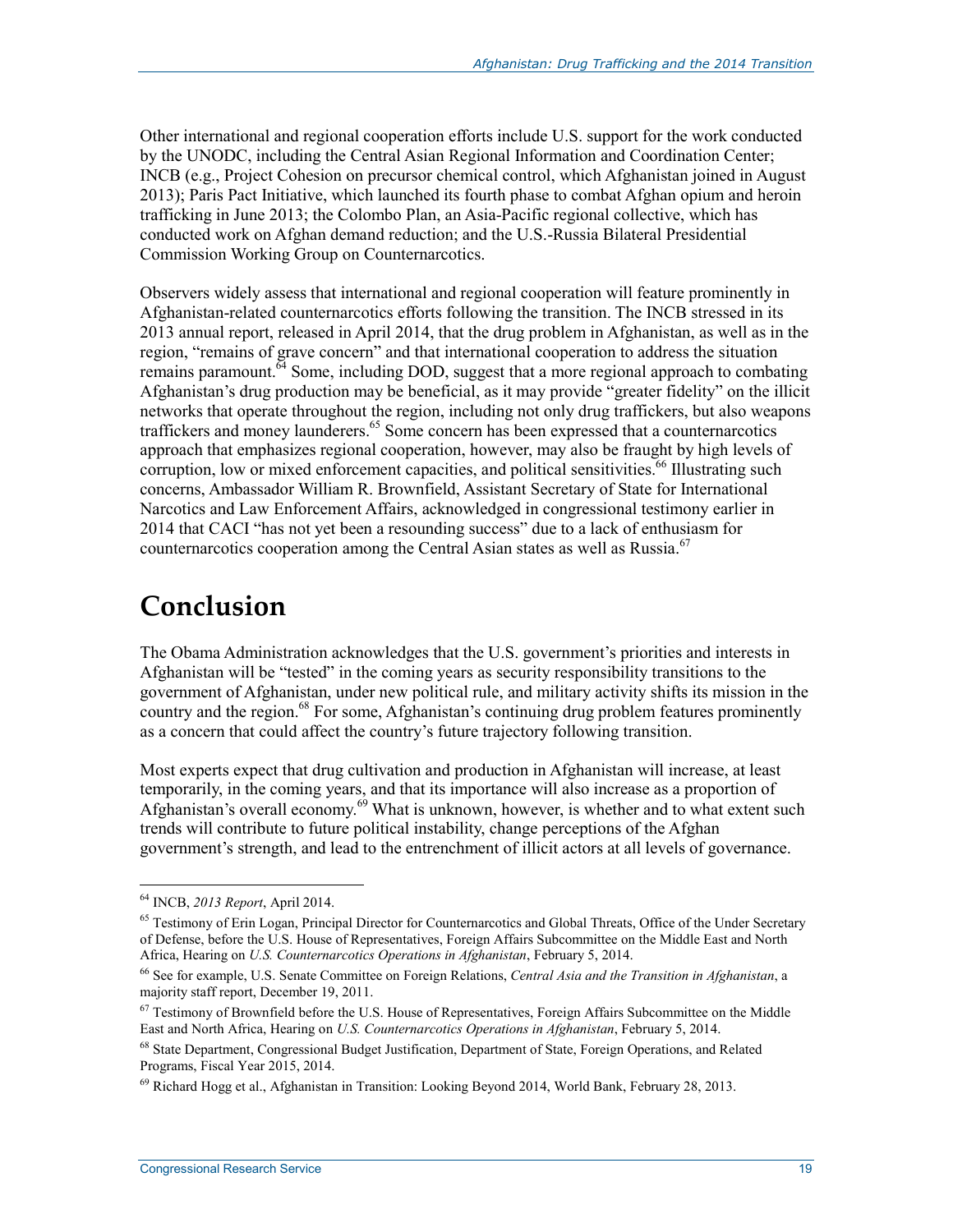SIGAR has called drug trafficking in Afghanistan "one of the most significant factors putting the entire U.S. and international-donor investment in the reconstruction of Afghanistan at risk" and identified narcotics as one of several "critical issues" for its activities related to U.S. reconstruction efforts in Afghanistan.<sup>70</sup>

Amid such broad ranging risks, some observers worry that international policy interests, resources, and priorities have shifted away from the drug problem in Afghanistan.<sup>71</sup> Counternarcotics efforts in Afghanistan are resource-intensive, and the Afghan government remains dependent on international donors to fund such activities; yet, many question whether and for how long such funding will remain available—particularly in the context of a significantly reduced ability to monitor and oversee assistance programs following the U.S. military drawdown and security transition. The FY2014 omnibus appropriations for the State Department's foreign operations, for example, cut overall assistance for Afghanistan by 50% and directed the State Department and USAID to "prioritize" counternarcotics programs with a "record of success."<sup>72</sup> The FY2014 appropriations (P.L. 113-76) further emphasized the importance of adequate monitoring and oversight, stipulating, among other provisions, that Economic Support Fund (ESF) and International Narcotics Control and Law Enforcement (INCLE), two primary funding vehicles for counternarcotics assistance, may not be used to initiate new programs, projects, or activities for which regular oversight is not possible.<sup>73</sup>

As Congress continues to evaluate counternarcotics policy options and programs in Afghanistan, key questions for consideration include the following:

- How can the U.S. government preserve the counternarcotics gains it has achieved over the past 12 years in Afghanistan and prevent backsliding following transition to a reduced U.S. security presence?
- What is the risk and potential scale of increased cultivation and production of opium and heroin in Afghanistan in 2015 and beyond? How will the illicit narcotics industry affect overall economic growth and development in Afghanistan?
- Should the U.S. government remain one of Afghanistan's primary donors of counternarcotics assistance? If so, for how long and at what cost?
- How can U.S. counternarcotics programs in Afghanistan be appropriately monitored and evaluated, given security constraints on U.S. personnel mobility? What metrics and benchmarks should be used to evaluate success or failure of U.S. counternarcotics efforts in Afghanistan?

<sup>70</sup> Testimony of Sopko before the U.S. Senate, Caucus on International Narcotics Control, Hearing on *U.S. Counternarcotics Efforts in Afghanistan*, January 15, 2014; SIGAR, *Quarterly Report to the U.S. Congress*, January 30, 2014. The other "critical issues" identified by SIGAR included security, elections, governance, economic development, corruption, and international aid.

<sup>71</sup> Byrd and Mansfield, "Drugs in Afghanistan—A Forgotten Issue? Implications and Risks for Transition," U.S. Institute of Peace, Peacebrief No. 126, May 18, 2012.

 $^{72}$  Joint Explanatory Statement, Division K, Department of State, Foreign Operations, and Related Programs Appropriations Act, 2014, P.L. 113-76.

<sup>&</sup>lt;sup>73</sup> Sec. 7044(a)(2)(A) of Department of State, Foreign Operations, and Related Programs Appropriations Act, 2014, Div. K of P.L. 113-76.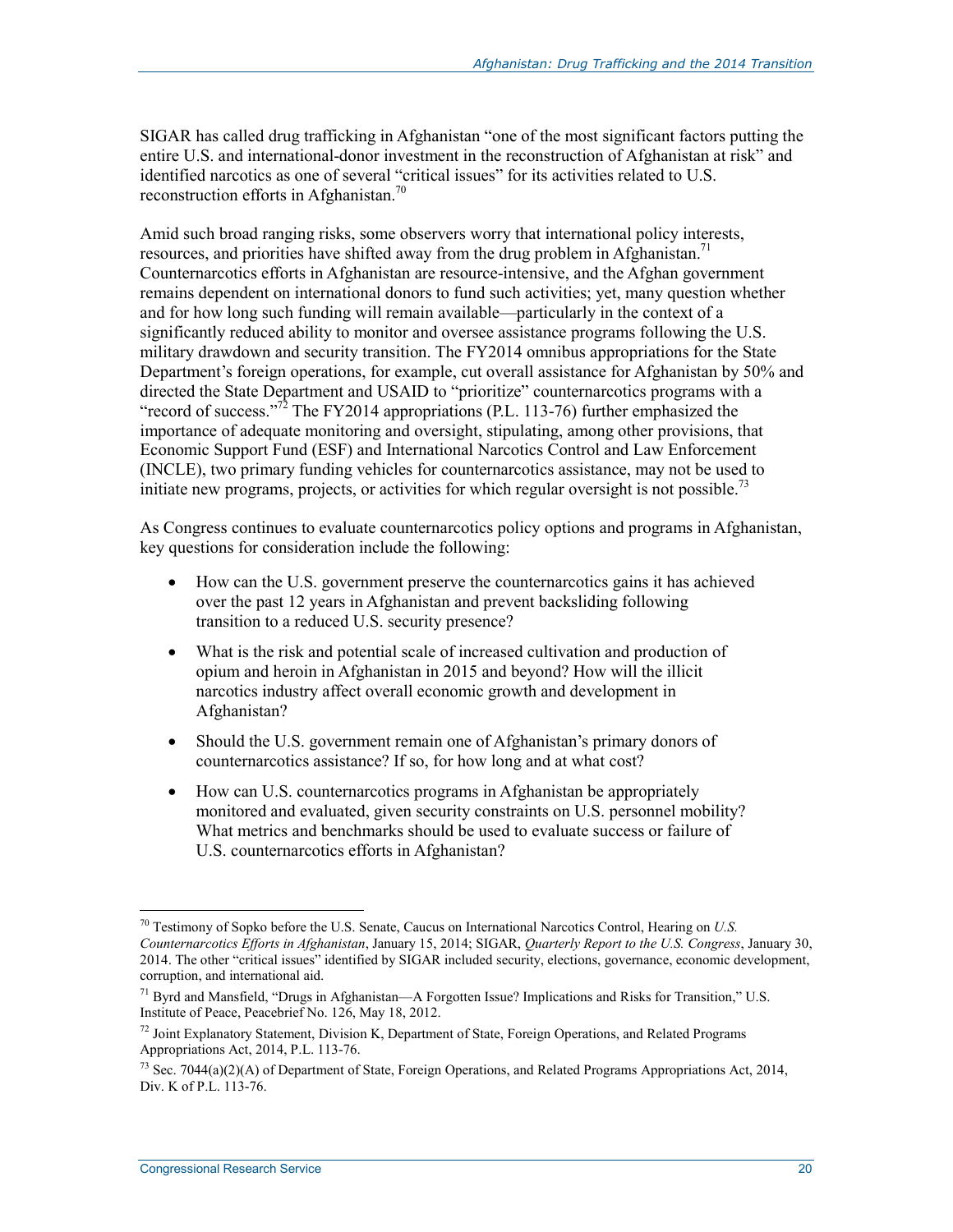## **Appendix. Opium Trends in Afghanistan, 2005-2013**

#### **Table A-1. Opium Poppy Cultivation Estimates for Afghanistan, 2005-2013**  hectares

| TIECLAI ES     |         |         |                 |         |         |                 |         |         |         |  |
|----------------|---------|---------|-----------------|---------|---------|-----------------|---------|---------|---------|--|
|                | 2005    | 2006    | 2007            | 2008    | 2009    | 2010            | 20 I I  | 2012    | 2013    |  |
| U.N. Estimates | 104.000 | 165.000 | 193.000 157.000 |         | 123.000 | 123.000 131.000 |         | 154.000 | 209.000 |  |
| U.S. Estimates | 107.400 | 172.600 | 202.000         | 157.000 | 131.000 | 119.000         | 115.000 | 180.000 | 198.000 |  |

**Source:** State Department, *International Narcotics Control Strategy Report (INCSR)*, Vol. 1, 2013 and 2014; U.N. Office on Drugs and Crime (UNODC), *World Drug Report*, 2013; and UNODC, *Afghanistan Opium Survey*, Summary Findings, November 2013.

**Note:** U.N. and U.S. estimates are based on different methodologies.

#### **Table A-2. Opium Potential Production Estimates for Afghanistan, 2005-2013**

| metric tons                                                          |      |                                           |      |  |  |  |                               |             |  |
|----------------------------------------------------------------------|------|-------------------------------------------|------|--|--|--|-------------------------------|-------------|--|
|                                                                      | 2005 | 2006                                      | 2007 |  |  |  | 2008 2009 2010 2011 2012 2013 |             |  |
| U.N. Estimates 4,100 5,300 7,400 5,900 4,000 3,600 5,800 3,700 5,500 |      |                                           |      |  |  |  |                               |             |  |
| U.S. Estimates                                                       |      | 4,475 5,644 8,000 5,500 5,300 3,200 4,400 |      |  |  |  |                               | 4.300 5.500 |  |

**Source:** State Department, *INCSR*, Vol. 1, 2013 and 2014; UNODC, *World Drug Report*, 2013; and UNODC, Afghanistan Opium Survey, Summary Findings, November 2013.

**Note:** U.N. and U.S. estimates are based on different methodologies.

#### **Table A-3. Dry Opium Farm Gate Prices in Afghanistan, 2005-2013**

| per kilogram |      |             |      |  |                     |  |                                    |       |  |
|--------------|------|-------------|------|--|---------------------|--|------------------------------------|-------|--|
| 2005         | 2006 |             |      |  |                     |  | 2007 2008 2009 2010 2011 2012 2013 |       |  |
| \$138        |      | \$125 \$122 | \$95 |  | $$64$ $$169$ $$241$ |  | \$196                              | \$172 |  |

**Sources:** Afghanistan Ministry of Counternarcotics (MCN), *2012 Afghanistan Drug Report*, published with technical support by UNODC, November 2013; and UNODC, *Afghanistan Opium Survey*, Summary Findings, November 2013.

**Table A-4. Number of Poppy-Free Provinces in Afghanistan, 2005-2013** 

|  |  |  | 2005 2006 2007 2008 2009 2010 2011 2012 2013 |  |
|--|--|--|----------------------------------------------|--|
|  |  |  | 8 6 12 18 20 20 17 17 15                     |  |

**Sources:** Afghanistan MCN, *2012 Afghanistan Drug Report*, published with technical support by UNODC, November 2013; and UNODC, *Afghanistan Opium Survey*, Summary Findings, November 2013.

**Note:** Poppy-free is defined as provinces that cultivate less than 100 hectares of opium poppy.